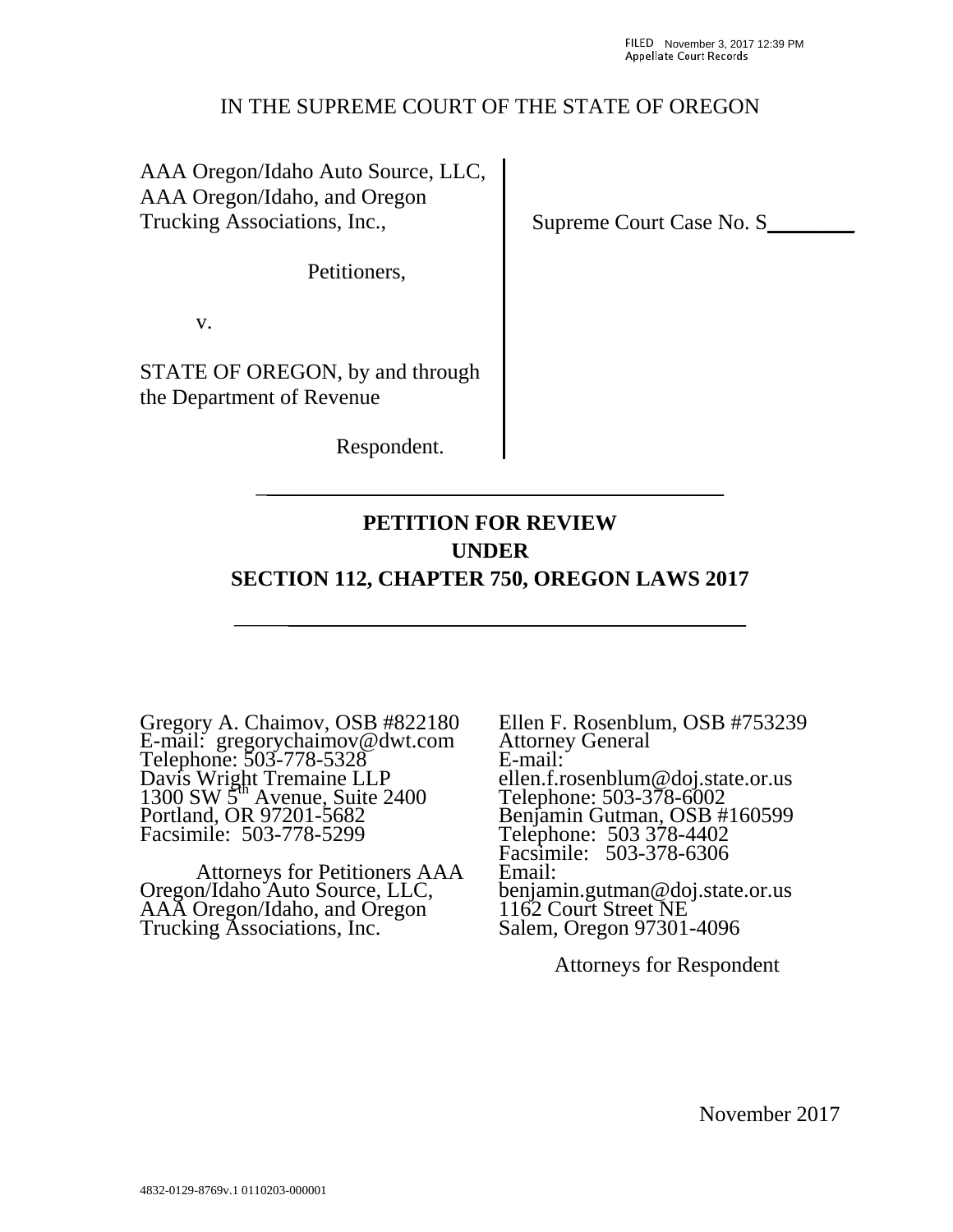Petitioners seek review under section 112, chapter 750, Oregon Laws 2017 ("section 112"), App- 6, to determine whether section 90, chapter 750, Oregon Laws 2017 ("section 90"), App-1, imposes a tax or excise levied on the ownership, operation or use of motor vehicles subject to the provisions of Article IX, section 3a, of the Oregon Constitution.

### **1. This Court Has Jurisdiction Over this Proceeding**

Section 112 (2) confers original jurisdiction on this Court to determine whether section 90 imposes a tax or excise levied on the ownership, operation or use of motor vehicles subject to the provisions of Article IX, section 3a.

#### **2. This Petition Is Timely**

Section 112(3)(a) provides that the petition must be filed "within 30 days after the effective date of [chapter 750, Oregon Laws 2017]." Under Article IV, section 28 of the Oregon Constitution, chapter 750, Oregon Laws 2017, became effective October 6, 2017. Petitioners filed this Petition November 3, 2017, within 30 days of October 6, 2017.

# **3. Petitioners Are Interested In, Affected, or Aggrieved by Section 90**

#### **a. The Nature of the Tax**

Section 90 (1) imposes a tax on "vehicle dealer[s]" for the "privilege" of selling new motor vehicles at retail. The privilege tax is measured in an amount equal to .5 (one-half) percent of the "retail sales price" of a vehicle. Section 90 (2). Although the Legislative Assembly imposes the tax on the dealer, the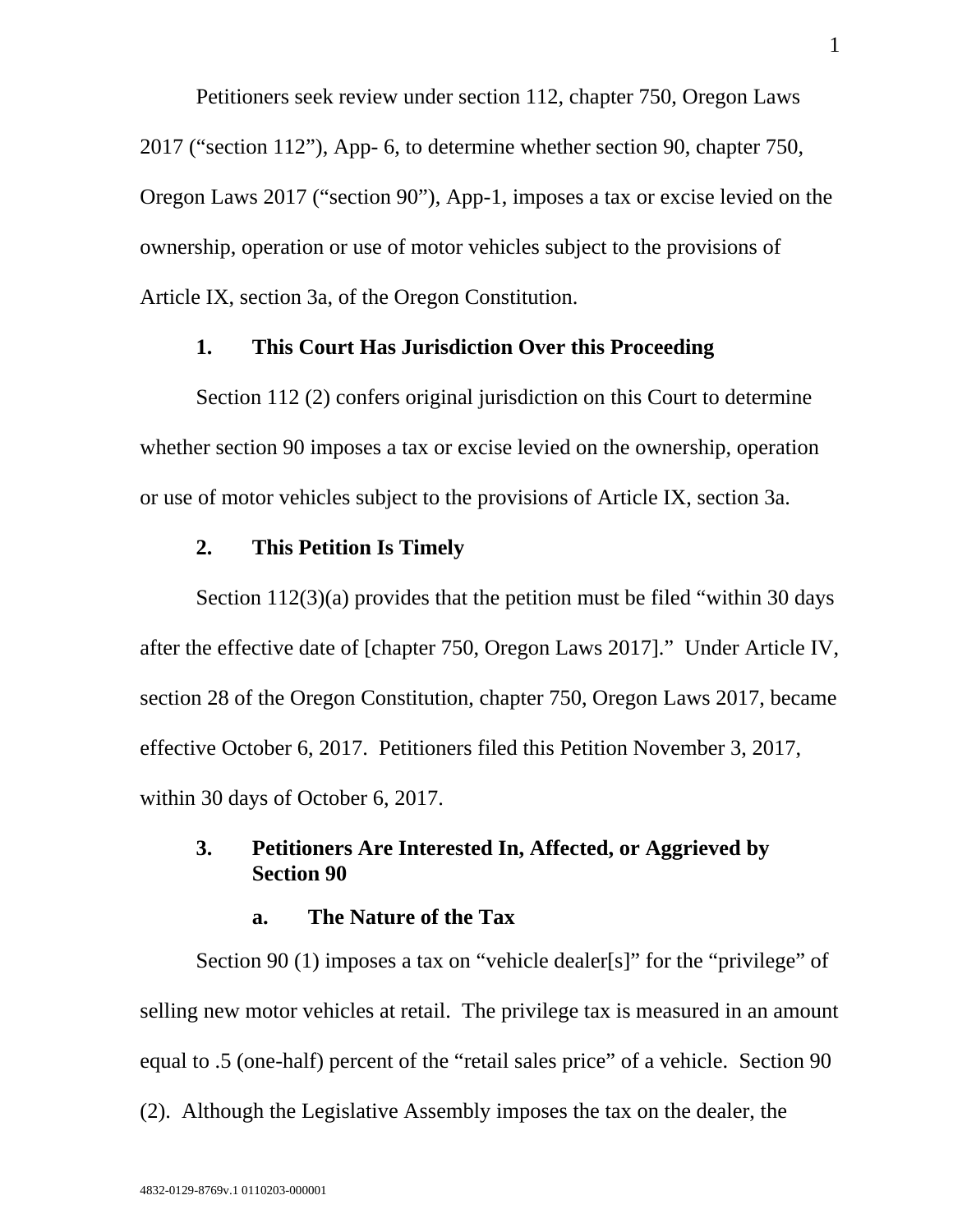Legislative Assembly authorizes the dealer to "collect the amount of the privilege tax  $* * *$  from the purchaser." Section 90 (3)(a).

Section 96 (2)(a), chapter 750, Oregon Laws 2017 ("Section 96"), App-4, uses the revenues from the tax for other than the purposes to which the people in Article IX, section 3a have dedicated revenues from a "tax or excise levied on the ownership, operation or use of motor vehicles." Instead of going to improve or maintain "public highways," revenues from the tax subsidize individuals' purchases of zero-emission vehicles and projects for non-highway transportation, such as air and rail. *See* ORS 367.080 (describing permissible purposes of Connect Oregon Fund). This non-highway use of revenues from the tax is temporary; beginning in 2024, revenues from the tax go to the Fund. Section 96a, chapter 750, Oregon Laws 2017 (App-4).

If this Court "determines that section 90  $***$  imposes a tax or excise levied on the ownership, operation or use of motor vehicles that is subject to the provisions of Article IX, section 3a," then "section 90  $* * *$  is repealed.]" 2017 Or Laws, ch 750,  $\S112(8)$ .<sup>1</sup> The repeal means that, if the taxes cannot got for non-highway uses, the taxes will also not go to highway uses.

<sup>&</sup>lt;sup>1</sup> Section 112 (8) also provides that revenues from the tax the State has not expended as of the date of this Court's determination go to the Fund. A negative implication of the provision is the State may retain moneys unconstitutionally expended before this Court makes its determination. The grant of jurisdiction to this Court by section 112 (2), however, appears to be limited to making a determination and not to extend to devising a remedy to support the determination, such as directing the State to replace u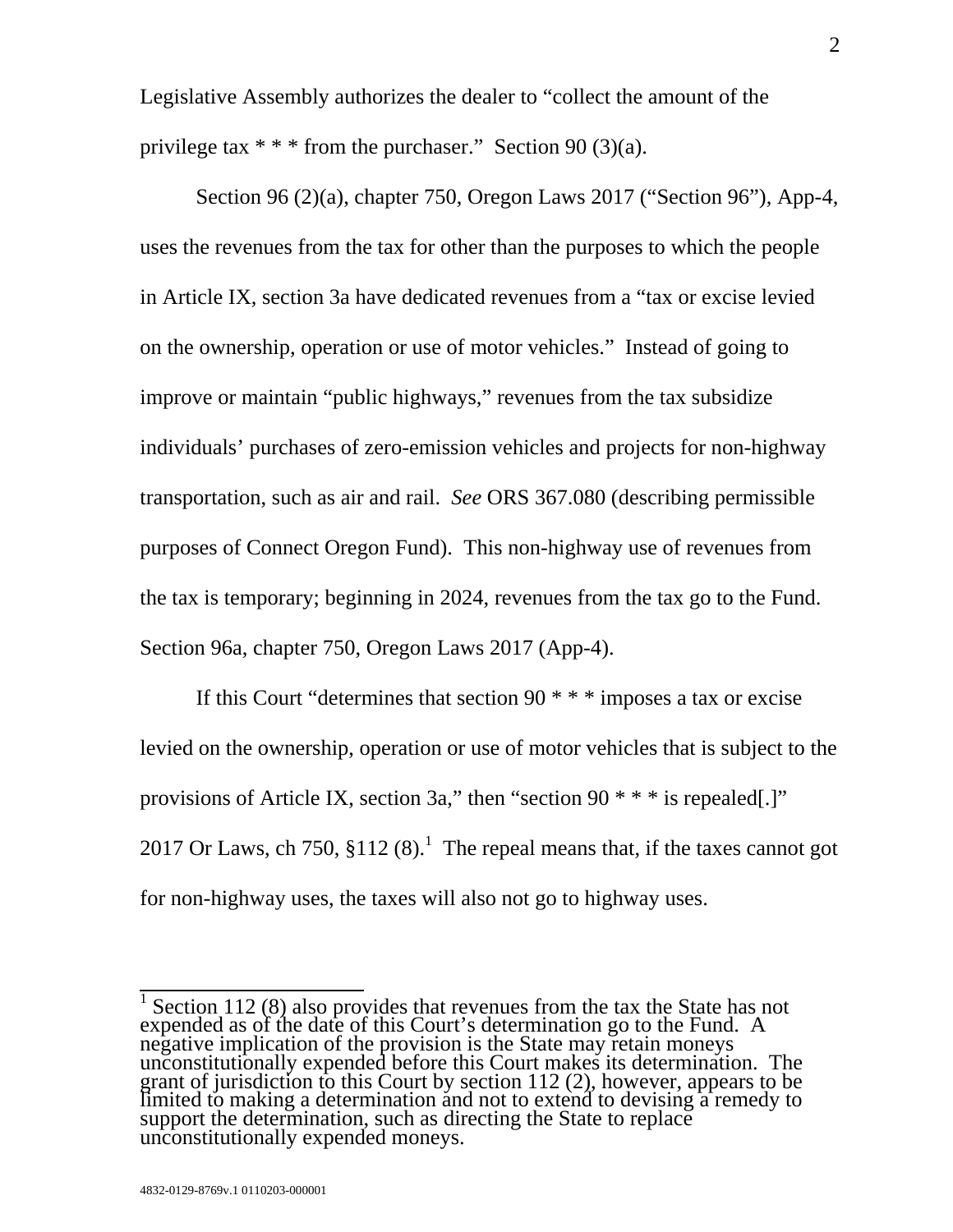#### **b. The Standard for Standing**

The Legislative Assembly may grant standing to sue to address a state law. *Couey v. Atkins*, 357 Or 460, 520 (2015) (for "public actions or cases that involve matters of public interest"); *Kellas v. Department of Corrections*, 341 Or 471, 484 (2006) ("legislature has empowered citizens to initiate a judicial proceeding to vindicate the public's interest in requiring the government to respect the limits of its authority under law").

The Legislative Assembly has exercised that authority here. Section 112 (3)(a) authorizes "[a]ny person interested in or affected or aggrieved by section  $90$  \* \* \* [to] petition [this Court] for judicial review" to determine whether section 90 "imposes a tax or excise levied on the ownership, operation or use of motor vehicles that is subject to the provisions of Article IX, section 3a."

The standard for standing to sue—"interested in or affected or aggrieved"—is the same standard the Legislative Assembly employed in 1991 when conferring original jurisdiction on this Court to determine whether an emission fee "impose[d] a tax or excise levied on the ownership, operation or use of a motor vehicle that is subject to the provisions of section 3a, Article IX of the Oregon Constitution[,]" section 14h, chapter 752, Oregon Laws 1991, and whether an underground storage tank assessment "impose[d] a tax or excise levied on, with respect to or measured by the extraction, production, storage, use, sale, distribution or receipt of oil, natural gas or motor vehicle fuel \* \* \*

3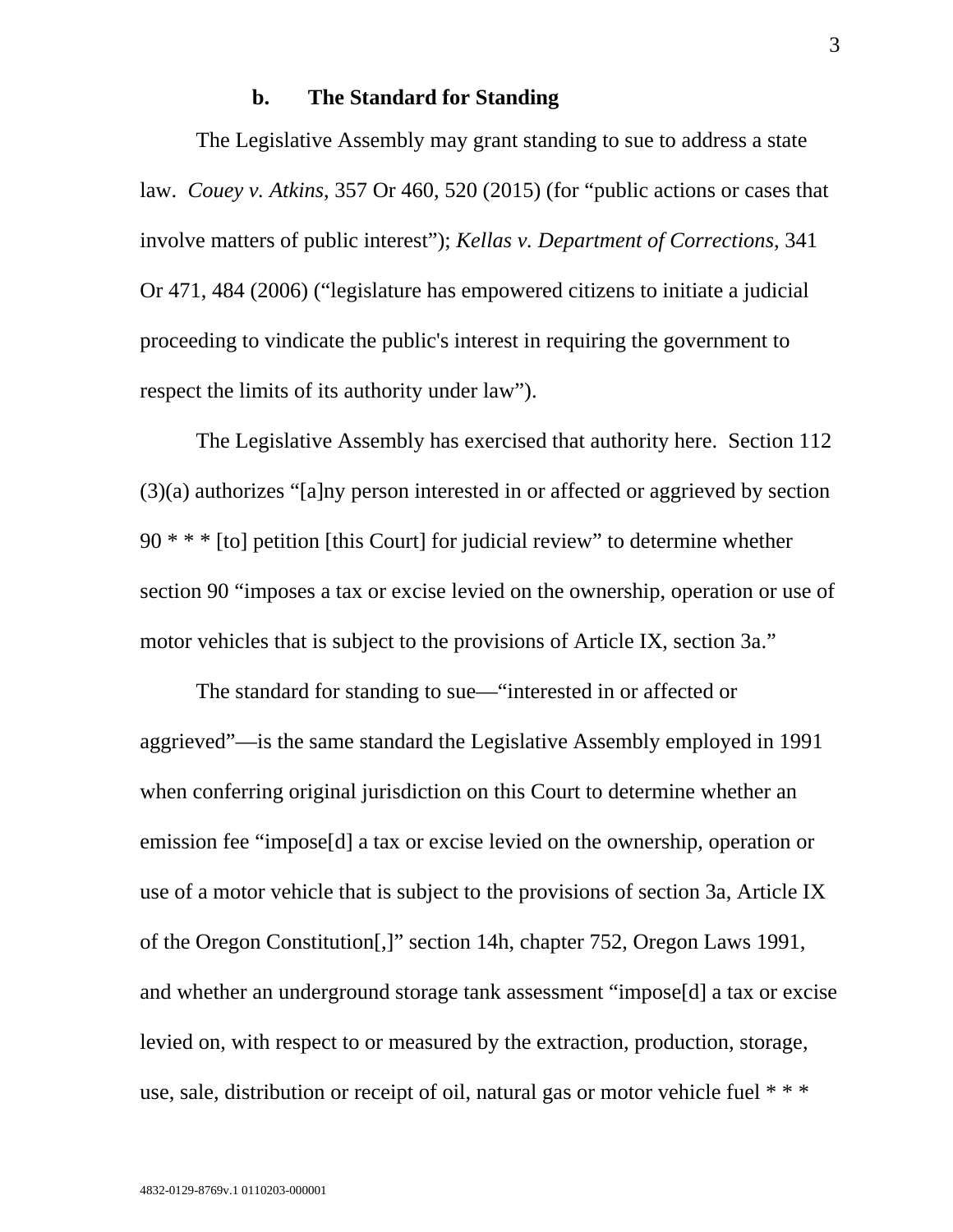that is subject to the provisions of  $***$  section 3a, Article IX of the Oregon Constitution." 1991 Or Laws, ch 863, §20.

In *Automobile Club of Oregon v. State*, 314 Or 479, 481 n 4, this Court found that Petitioner here, AAA Oregon/Idaho ("Oregon AAA"), was, under the 1991 grants of standing, "affected, because its members pay the gasoline storage assessment indirectly and pay the emission fee directly, and because [Oregon AAA's members] are users of the highways of this state, [Oregon AAA was] aggrieved by the dedication of proceeds from the assessment and fee to purposes other than those permitted for the state's Highway Fund."

This Court also found a towing company was "affected" within the meaning of 1991 grants of standing because the towing company was "the owner of underground storage tanks from which motor vehicle fuels are sold to the public, because it owns vehicles subject to the emission fee, and because the assessments and fees will not be dedicated to the Highway Fund."<sup>2</sup> *See also Larson v. Heintz Const. Co.*, 219 Or 25, 55, 345 P2d 835 (1959) (assuming "travelers on the highway[s]" are "beneficiar[ies]" of construction contracts paid for by State Highway Fund ("Fund")).

From this authority, persons with standing to sue under section 112 are, at a minimum, persons who:

<sup>&</sup>lt;sup>2</sup> This Court did not say the towing company was also "aggrieved" because the use of assessments and fees would not be dedicated to the Highway Fund, but, if Oregon AAA was aggrieved because of the allegedly unconstitutional use of revenues, then the towing company should also have been aggrieved.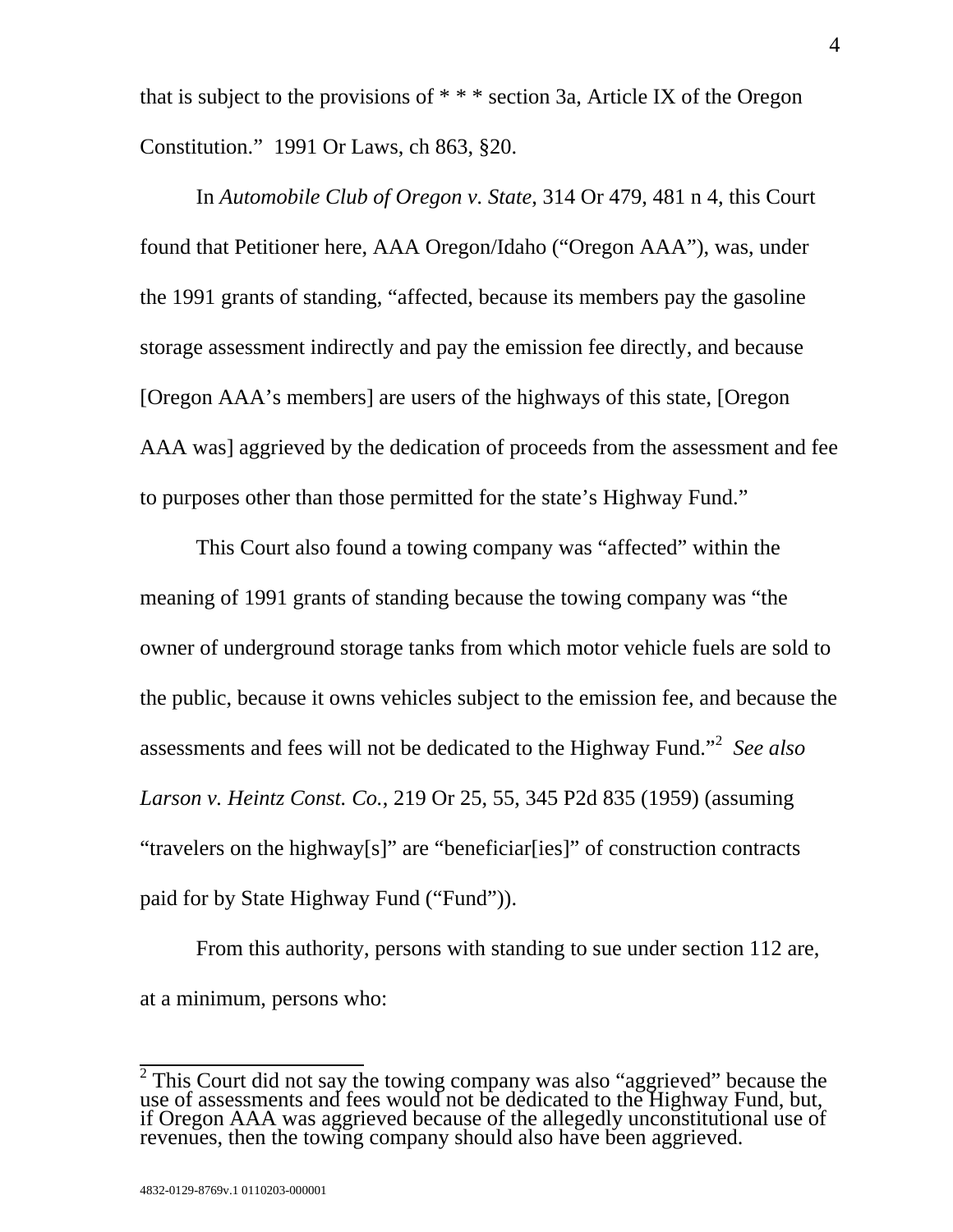- Are subject to the tax on motor vehicles, *i.e.* a vehicle dealer;
- Pay the tax indirectly, *i.e.* a purchaser of a taxed vehicle; or
- Use the state's highways, *i.e.* a beneficiary of the Fund to which the tax revenues "will not be dedicated." 3

Under the standard, Petitioners are "interested, affected or aggrieved."

# **(1) AAA Oregon/Idaho Auto Source, LLC**

Petitioner AAA Oregon/Idaho Auto Source, LLC ("Auto Source") is a

vehicle dealer subject to the tax imposed by section 90. The tax adversely

affects Auto Source by raising the price of (or lowering the profits on) vehicles

Auto Source sells. This Court's determination will have a "concrete effect" on

Auto Source because, a determination that the tax is levied on the ownership,

operation or use of motor vehicles will result in the repeal of the tax and

elimination of Auto Source's obligation to pay the tax. *See Morgan v. Sisters* 

 $\sqrt[3]{3}$  In *Automobile Club of Oregon*, this Court also said Oregon AAA had standing In Hatomobile Cab by Oregon, this Coart also said Oregon FREY had standing<br>to sue as a party "interested in or affected or aggrieved" based upon the effect<br>of the challenged assessments on Oregon AAA's members. At least on

In any event, according to *Macpherson v. DAS*, 340 Or 117, 123–24, 130 P3d 308 (2006), "[t]o establish standing under ORS 28.020 in a case in which there are multiple plaintiffs, only one plaintiff must show 'some injury or other impact upon a legally recognized interest beyond an abstract interest in the correct application or validity of a law. *League of Oregon Cities v. State of Oregon*, 334 Or 645, 658, 56 P3d 892 (2002)." Because the standard standing to sue under section 112 appears to be no less exacting than the<br>standard under ORS 28.020 ("[a]ny person interested"), so long as one<br>Petitioner has standing to sue, the lack of another Petitioner's standing shou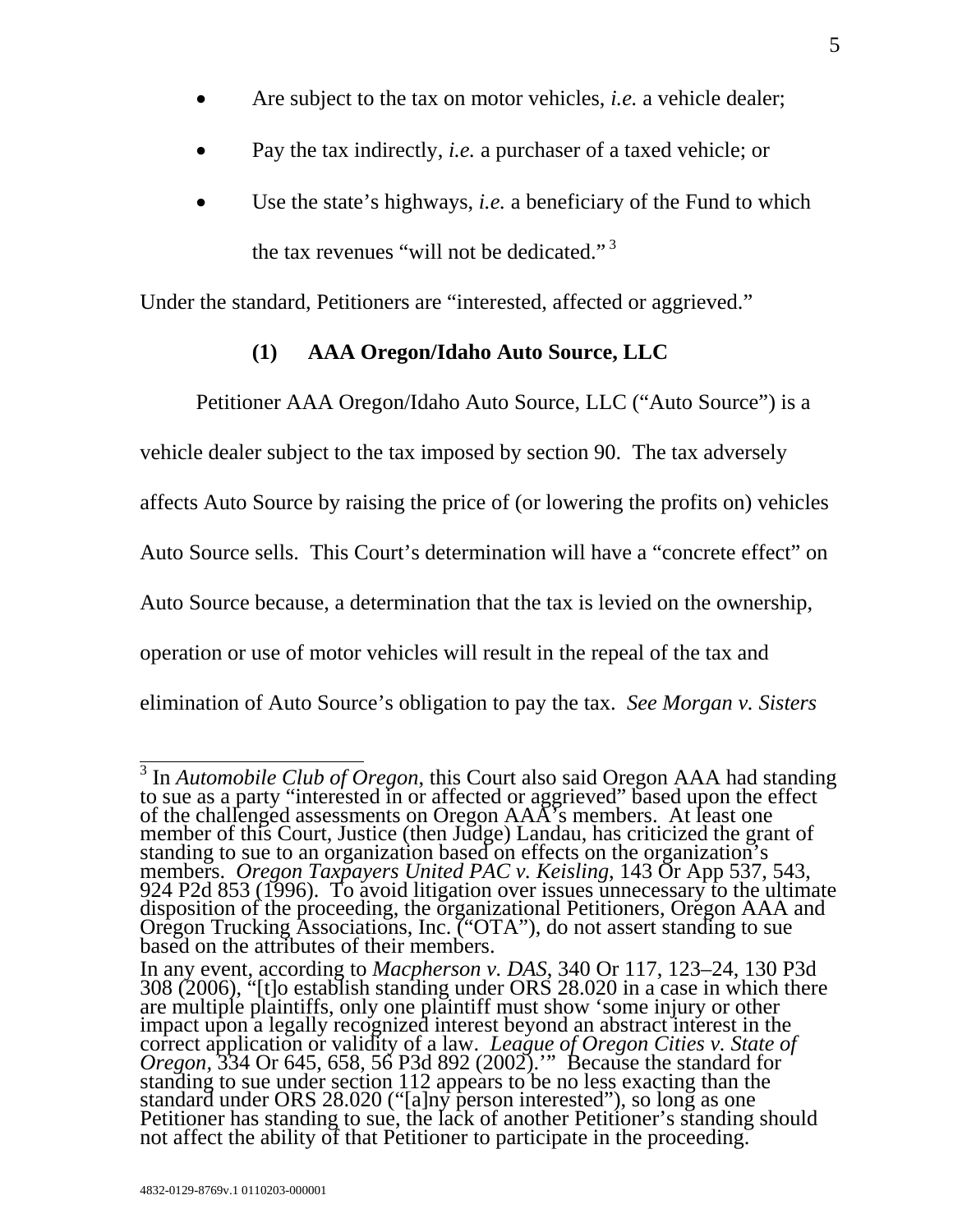*School Dist. No. 6*, 353 Or 189, 200, 301 P3d 419 (2013).

### **(2) AAA Oregon/Idaho**

Oregon AAA was founded in 1905 to, among other purposes, advocate for the interests of the motorists who use the State's highways; that role remains an essential part of Oregon AAA's mission today. Oregon AAA carried out its mission by serving as a leading proponent of the people's adoption of the Constitutional highway-dedication provision that is at issue in this proceeding. This role as advocate for the Fund makes Oregon AAA interested in the lawful use of the revenues generated from the tax. *Bicycle Transportation Alliance, Inc. v. City of Portland*, 133 Or App 422, 891 P2d 692 (1995) (organization that "advocate[d] for increased bicycle access, use and safety" permitted to challenge government's use of Fund moneys).

Oregon AAA also purchases vehicles that are subject to and carry the tax, meaning that, like the affected motorists in *Automobile Club of Oregon*, Oregon AAA "pay[s the challenged] assessment indirectly." Oregon AAA is, therefore, "affected" by the tax imposed by section 90.

Finally, the decision to spend the vehicle tax revenues for non-highway purposes also adversely affects Oregon AAA's bottom line. Like the towing company in *Automobile Club of Oregon*, as part of its business, Oregon AAA provides roadside assistance. There is a direct correlation between, on the one hand, highway quality and congestion and, on the other hand, the quantity of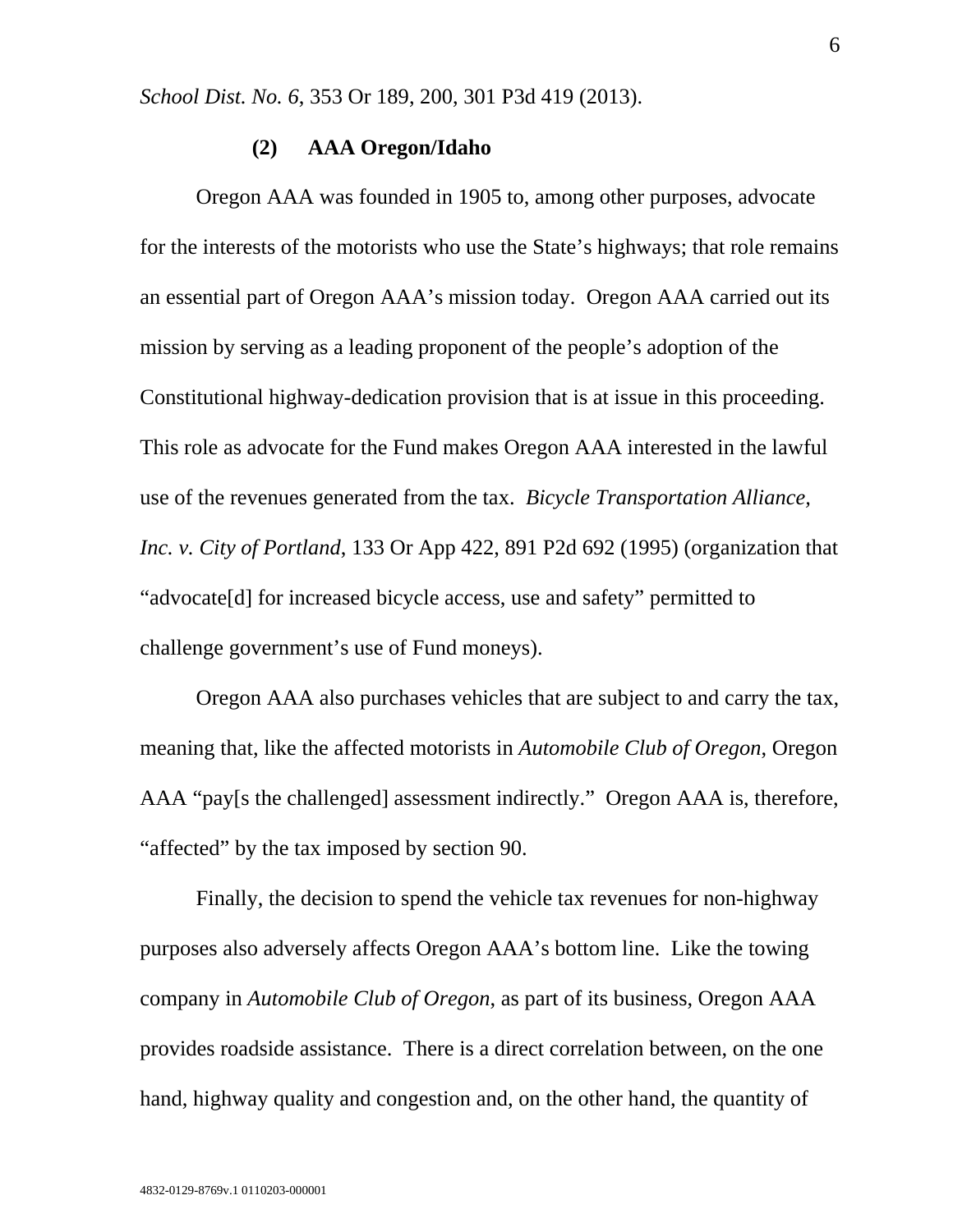motor vehicle accidents and motor vehicle maintenance and repair. The more poorly a highway is designed and maintained, and the smaller the highway is in relation to the number of vehicles that travel the highway, the higher the number of vehicle accidents and the more maintenance and repair vehicles require.

The State lacks the resources to maintain even the current state of the State's highways. Even with the funding provided for state highways in chapter 750, Oregon Laws 2017, the Department of Transportation ("ODOT") reports that "Oregon continues to face ever-growing traffic congestion in the Portland Metro region and struggles to keep pace with maintenance of the transportation system as revenues decline over time." Legislative Summary 2017, p. 7 (ODOT 2017);

### http://www.oregon.gov/ODOT/About/GR/2017LegislativeSummary.pdf.

The more poorly designed and maintained the State's highways, the more accidents and vehicle problems Oregon AAA's members experience. The more accidents and problems Oregon AAA's members experience, the more roadside assistance members require. Oregon AAA's compensation for persons who provide roadside assistance is based on the number of times the persons provide roadside assistance. Oregon AAA, therefore, spends more money to provide roadside assistance to members than if the vehicle tax revenues supported highway design, construction, and maintenance instead of air and marine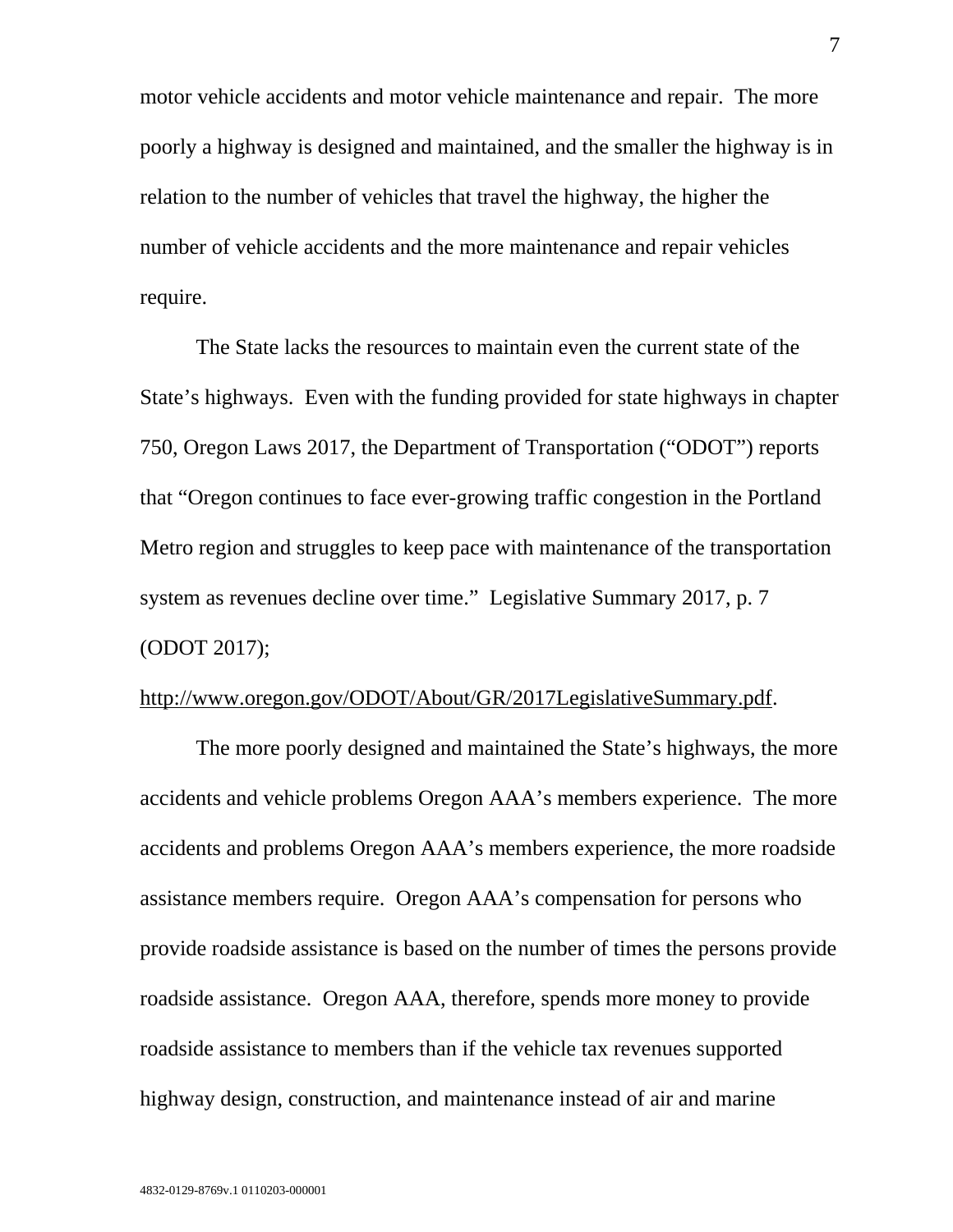projects and purchases of zero-emission vehicles.

### **(3) Oregon Trucking Associations, Inc.**

Petitioner OTA was founded in 1939, the same year the Legislative Assembly designated the Fund as a "trust fund." 1939 Or Laws, ch 529, §9. Like Oregon AAA, OTA was founded to, among other reasons, advocate for the interests of the motorists—specifically, truckers—who use the State's highways, and that role remains an essential part of OTA's mission today. An official role of OTA is to advocate for the policy that "[r]oadway user taxes and fees should continue to be dedicated to our state's roadway system as required by Article IX, Section 3a of Oregon's Constitution." Because OTA is a membership organization, OTA's revenues depend on OTA's success in fulfilling its mission to protect the Fund.

Like Oregon AAA, OTA also carried out its mission by serving as a leading proponent of the people's adoption of the Constitutional highwaydedication provision that is at issue in this proceeding. This formal role as advocate for the Fund makes OTA, like Oregon AAA, interested in the lawful use of the revenues generated from the tax.

### **4. Grounds Upon Which Petition is Based**

Section 112(3)(b) requires a petitioner to "state  $* * *$  the grounds upon which the petition is based." Petitioners base their Petition on the grounds that follow.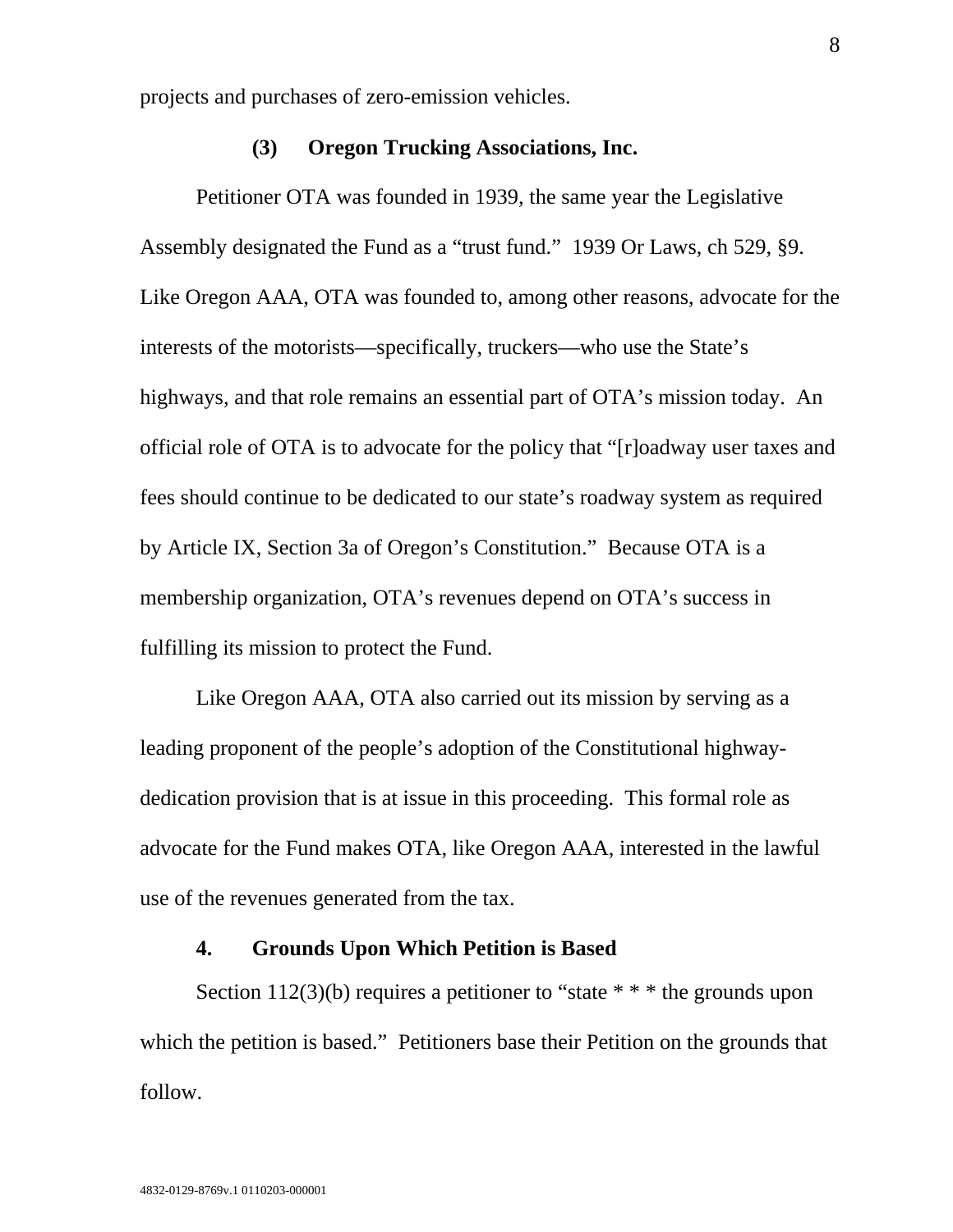The question this proceeding poses is whether the tax section 90 imposes is a tax or excise levied on the "ownership, operation or use of motor vehicles" under Article IX, section 3a. The answer to the question is yes.

#### **a. The History of the State Highway Fund**

Beginning in 1917, Oregon law has limited the use of the Fund to state highways. Or Laws 1917, ch 237, §10 ("No part of the state highway fund shall be expended other than upon state highways").

In 1939, the Legislative Assembly went further to provide that the Fund "shall be deemed and held as a trust fund, separate and distinct from the General Fund," to be used only as authorized by law. 1939 Or Laws, ch 529, §9; codified at ORS 366.505(2).

Following an Attorney General opinion that supported legislative authority to change the law that restricted revenues from motor vehicles and motor vehicle fuels to highways uses, 21 Op Atty Gen 481, 482 (1941), the people amended the Constitution to add the provision that is now, after amendment, Article IX, section 3a (1)(b), which provides that "revenue" from "[a]ny tax or excise levied on the ownership, operation or use of motor vehicles" "shall be used exclusively for the construction, reconstruction, improvement, repair, maintenance, operation and use of public highways, roads, streets and roadside rest areas in this state[.]" 1941 SJR 11, adopted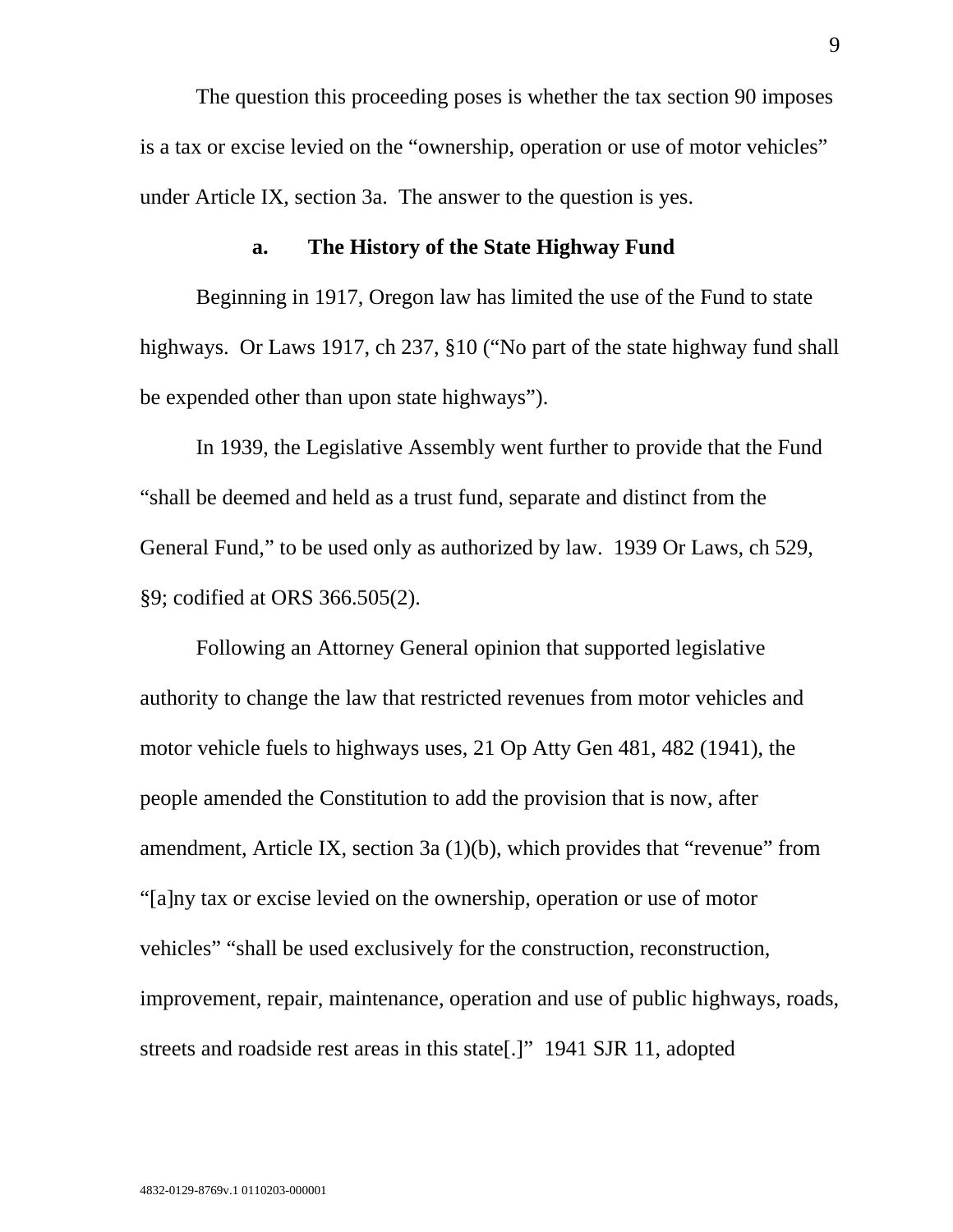November 3,  $1942.<sup>4</sup>$ 

The people have amended the highway fund provision three times, each time changing parts of the provision other than the nature of the taxes dedicated to the Fund. In 1980, the people repealed Article IX, section 3 and replaced the section with section 3a, the sole substantive change in which being the removal of authority to use the Fund's revenues to support "police, parks, scenic and historic places<sup>[.]"</sup> Explanatory Statement, Ballot Measure 1, Primary Voters' Pamphlet, p. 4 (May 20, 1980). Under the 1980 change, the part of Article IX, section 3a that is at issue in this proceeding—subsection (1)(b)—read, with immaterial stylistic changes, the same as when the people adopted the original section, *former* Article IX, section 3, in 1942.

In 1999, the people amended section 3a to add subsection (3), which commands the Legislative Assembly to apportion the amount of taxes paid by light vehicles and heavy vehicles so the amounts reflected "fair and proportionate \* \* \* costs" of the vehicles' uses of and effects on the highways. 1999 Ballot Measure 76. In 2004, the people amended section 3a (2)(c) to remove the dedication for revenues from levies on "mobile homes" so the

<sup>&</sup>lt;sup>4</sup> Under today's jurisprudence, the people may not have needed to amend the Constitution to require the state government to comply with the Legislative<br>Assembly's designation of a fund as a "trust fund" dedicated to specific uses.<br>In *Eckles v. State of Oregon*, 306 Or 380, 402–03, 760 P2d 846 (19 Article I, section 21, by using moneys from the State Industrial Accident Fund for other than workers' compensation purposes when the Legislative Assembly had previously designated the fund as "a trust fund exclusively for the uses and purposes declared in ORS 656.001 to 656.794[.]"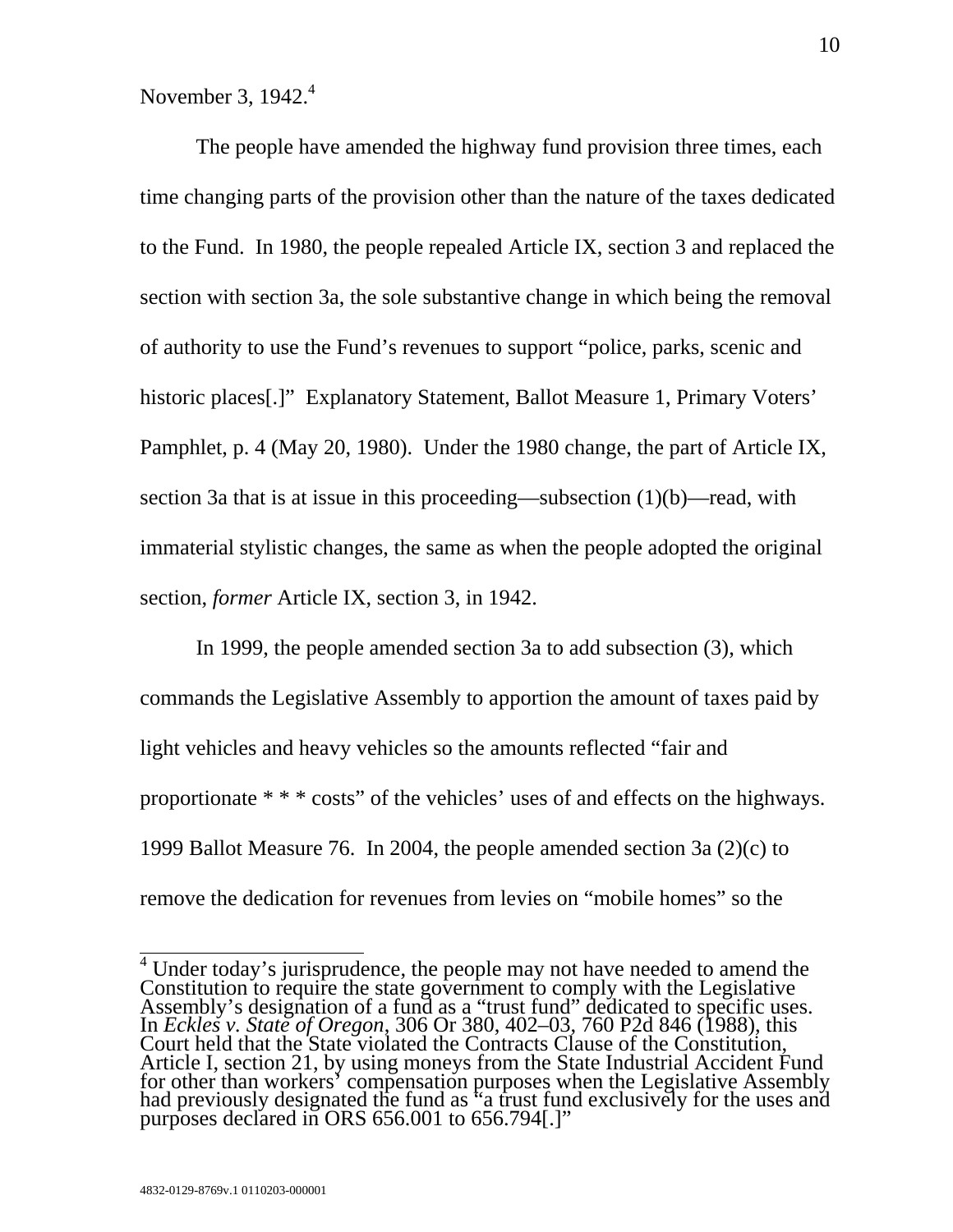revenues could be used for, among other purposes, enforcement of the Building Code. 2004 Ballot Measure 32.

In the three amendments, there are no substantive changes to the language at issue: "tax or excise levied on the ownership, operation or use of motor vehicles." In the history of the adoption of the three amendments, there is no discussion of an intent to change the meaning of "tax or excise levied on the ownership, operation or use of motor vehicles." Consequently, the text at issue reads and means as adopted in 1942. *State v. McGinnis*, 56 Or 163, 165, 108 P 132 (1910) (restated wording in amendatory Act considered part of original law, whereas only new additions are regarded as a new enactment).

# **b. The Meaning of Taxes on "Ownership, Operation or Use"**

Petitioners acknowledge that Attorney General Thornton opined that proposed laws substantially similar to the tax imposed by section 90 were not taxes or excises levied on the ownership, operation or use of motor vehicles. 28 Op Atty Gen 20, 20 (1957) ("tax on retailers' gross receipts from the sale of motor vehicles" was not tax on ownership, operation or use of motor vehicles); 34 Op Atty Gen 424, 426 (1969) (same).

Attorney General Thornton reached the wrong conclusion because Attorney General Thornton used an incomplete methodology to determine the meaning of tax on "ownership, operation or use." Use of the correct methodology leads to the contrary conclusion.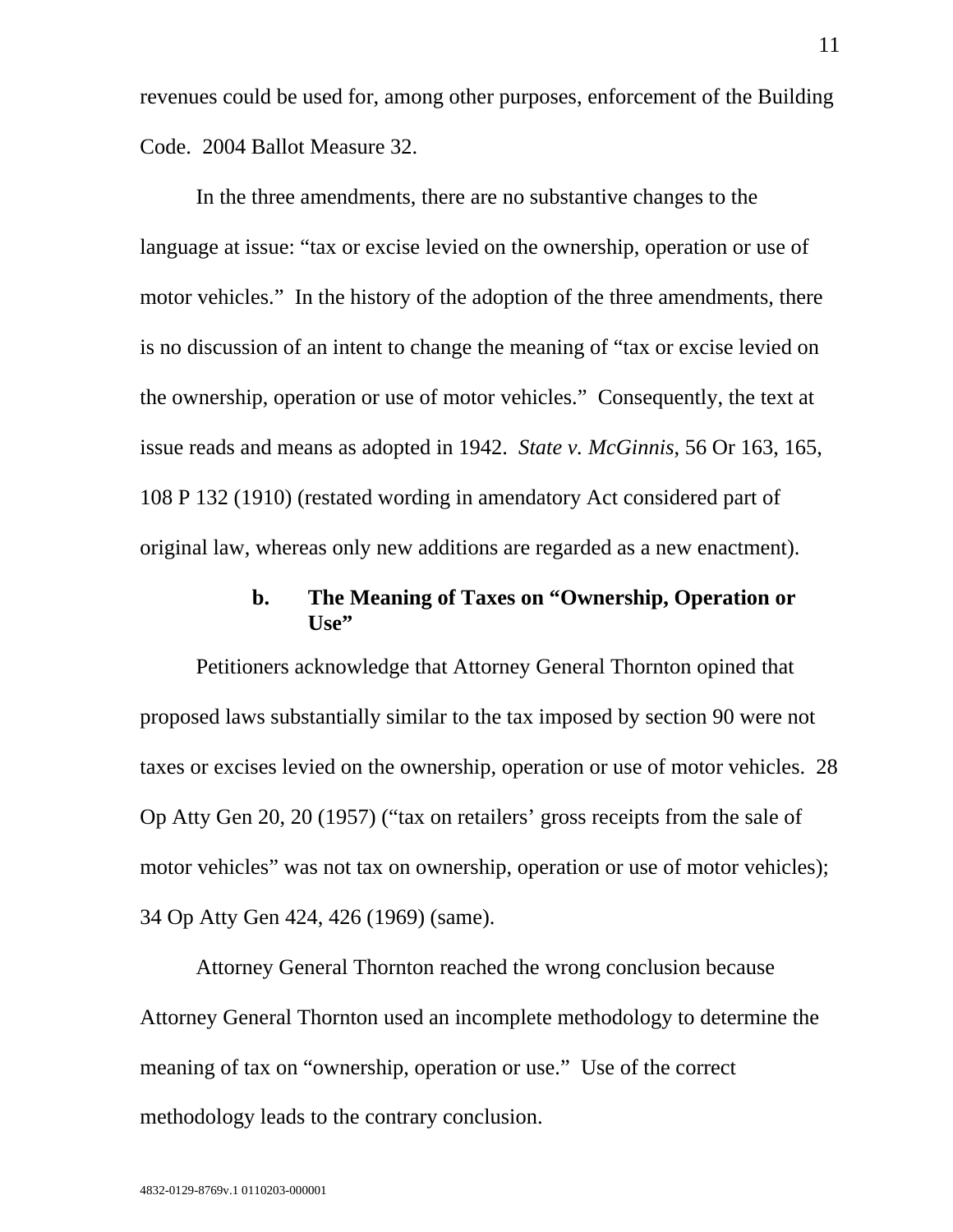Although Attorney General Thornton noted that a "plain reading" of *former* Article IX, section 3 made it "hard to determine" the scope of the taxes dedicated to the Fund, 28 Op Atty Gen 192, 193 (1957), Attorney General Thornton interpreted tax on "ownership, operation or use" based solely on the text and case law and did not examine the history of *former* Article IX, section 3. The omission was critical because, for *former* Article IX, section 3, which reads the same in material respects as Article IX, section 3a, the adoption history shows the people had a broader view of the concept of tax on "ownership, operation or use" than Attorney General Thornton did.

In *Oregon Telecommunications Ass'n v. Oregon Dept. of Transp.*, 341 Or 418, 425–26, 144 P3d 935 (2006), this Court explained the methodology for interpreting a "constitutional provision adopted through the referral process":

"As part of our initial analysis under that methodology, we consider the text of the provision that the voters adopted and the relevant case law interpreting that provision. If the intent of the voters is not clear after that inquiry, we then will examine the history of the provision. The history of the provision includes 'sources of information that were available to the voters at the time the measure was adopted and that disclose the public's understanding of the measure.'" (Citations omitted)

In *Oregon Telecommunications Ass'n*, this Court found the part of

Article IX, section 3a that prescribes the uses of Fund moneys—"construction, reconstruction, improvement, repair, [and] maintenance \* \* \* of public highways"—so clearly covered relocating utility facilities in highway rights of way that no reference to the history of adoption was needed to interpret the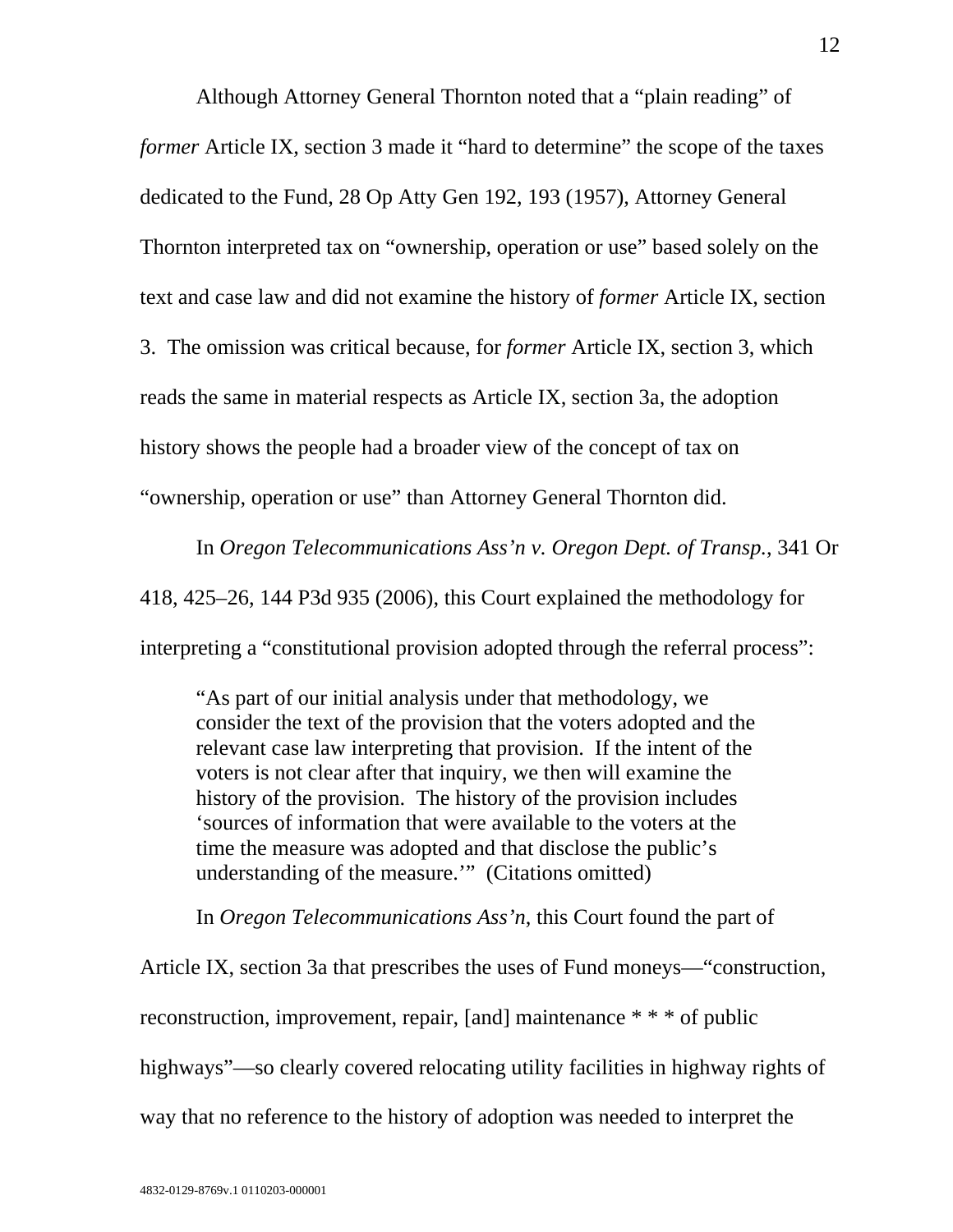language. 341 Or at 432. The same clarity is not the case for whether the phrase tax "on the ownership, operation or use of motor vehicles" covers a tax on vehicle dealers measured by the sales price and that dealers may collect from purchasers.<sup>5</sup> The lack of textual clarity is particularly true when following the requirement to effectuate the Fund's trust status by construing tax "on the ownership, operation or use of motor vehicles" to favor the beneficiaries of the Fund and not the government that wants to spend revenues for non-highway purposes. *See Rogers v. Lane County*, 307 Or 534, 545, 771 P2d 254 (1989) (government's authority to spend Fund moneys should be "narrowly construed").

Attorney General Thornton based his conclusion that a tax on a sale of a motor vehicle could not be a tax on ownership, operation or use based on the following logic:

"It cannot be denied that the right of a retailer to transfer title to property is an incident of ownership of such property. Consequently, the sale of an automobile, if taxed, is essentially a tax on a vital incident of ownership. Though this is undoubtedly true, it is nevertheless our opinion that the word 'ownership' was intended in the sense normally used in relation to ad valorem taxes where the source of tax liability is the 'ownership' of property with all its incidents."

28 Op Atty Gen at 21.

 $\overline{\phantom{a}}$ <sup>5</sup> Article IX, section 3a (as the continuation of *former* Article IX, section 3) is also the kind of provision for which this Court should always "examine the history of the provision." As explained below, the express p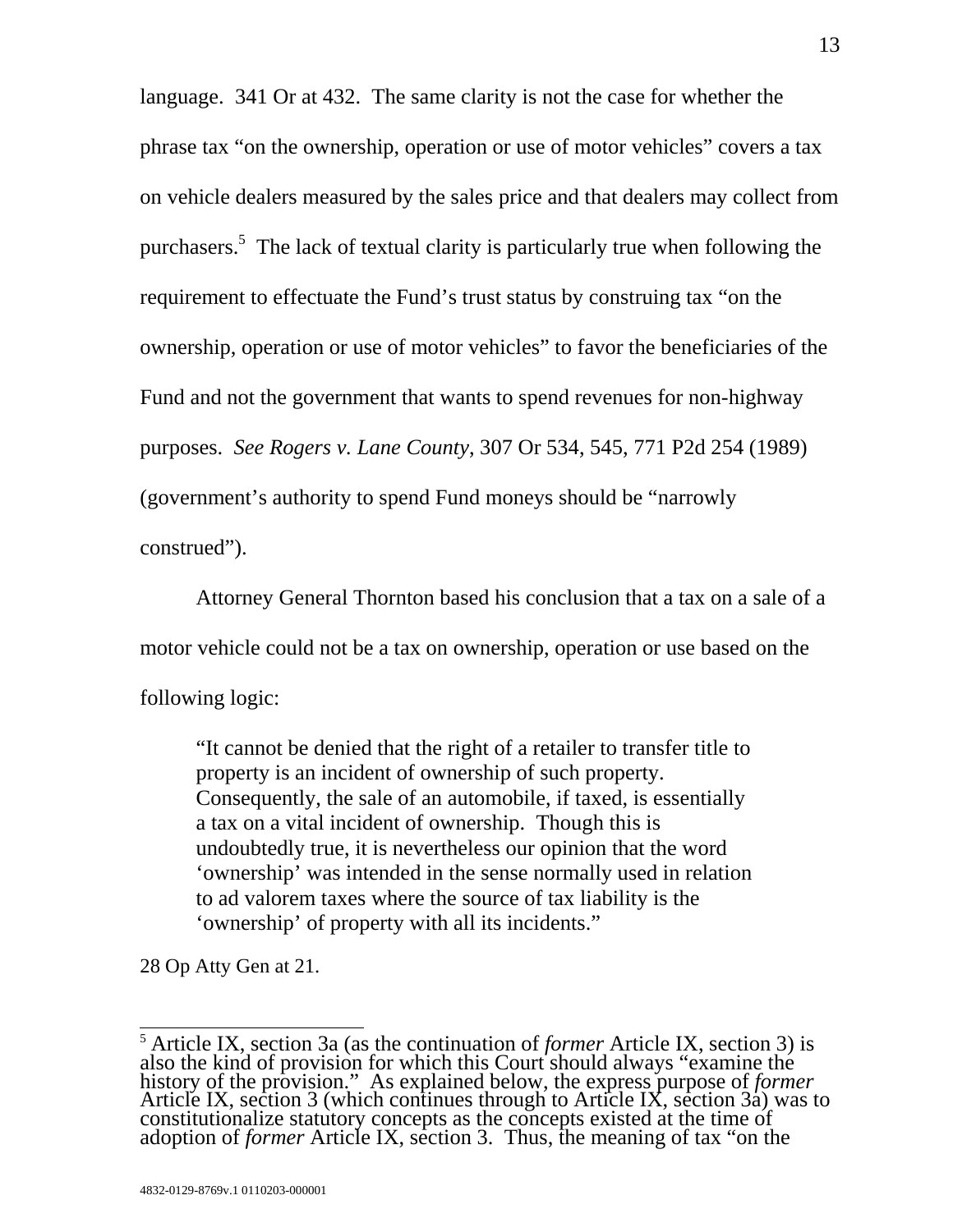Attorney General Thornton did not explain why the people intended for the term tax on "ownership" to mean a tax on "all  $***$  incidents" of ownership and not some. To support the opinion, Attorney General Thornton cited to *Western Lithograph Co. v. State Bd. of Equalization*, 11 Cal 2d 156, 78 P2d 731, 736 (1938), for the proposition that a retail sales tax is "neither a tax on the transfer of property nor on its ownership." 28 Op Atty Gen at 21. In fact, the California Supreme Court said nothing of the kind. The question the California Supreme Court addressed in *Western Lithograph* was whether California's retail gross receipts tax was a tax on the seller (in which case a national bank had to pay the tax) or was a tax on the purchaser (in which case federal law exempted the national bank from the tax): "if the tax imposed pursuant to the provisions of the State Retail Sales Tax Act is a tax on the consumer or purchaser of the goods sold, then the petitioner is entitled to the relief sought." 11 Cal 2d at 159. The case did not involve a provision like tax "on the ownership, operation or use of motor vehicles." Thus, the out-of-state opinion could not have formed any part of the people understanding of the terms.

Attorney General Thornton also relied on this Court's opinion in *Wittenberg v. Mutton*, 203 Or 438, 280 P2d 359 (1955), for the proposition that an "excise tax on the privilege of conducting business [is not] a tax based on 'ownership, operation or use' of particular items of property." 34 Op Atty Gen

 $\overline{a}$ ownership, operation or use of motor vehicles" necessarily flows from the then statutory assessments "on the ownership, operation or use of motor vehicles."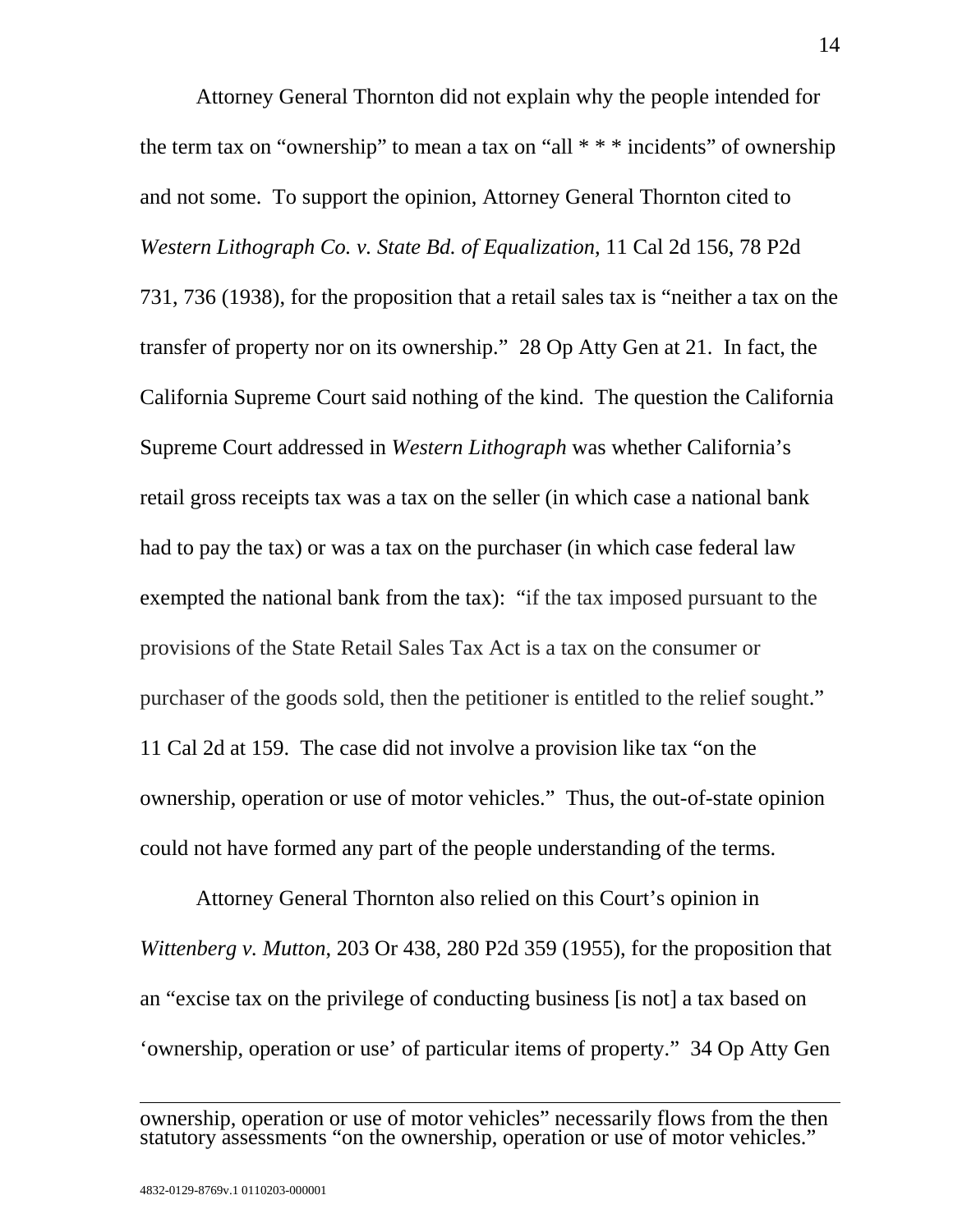at 426. The privilege tax at issue in *Wittenberg* was not a tax based "on the ownership, operation or use of motor vehicles," but *Wittenberg* did not say and does not stand for the proposition that every tax for the privilege of conducting a business is not based "on the ownership, operation or use of motor vehicles." In *Wittenberg*, a city imposed a license tax on all businesses doing business within the city. The city charged a lower tax to businesses with physical locations within the city than to business without physical locations in the city based on the not unreasonable assumption that business located within the city contributed property taxes to city coffers and business located outside the city did not. 203 Or at 441–42. A business located outside the city and that used a motor vehicle to conduct its business challenged the tax, contending that, because the business used a motor vehicle to conduct business, the tax was necessarily "on the ownership, operation or use of motor vehicles." 203 Or at 442. Not surprisingly, this Court disagreed with the challengers. The tax applied to any business regardless of whether the business used any form of transportation at all. As a result, the tax could not "be construed to cover a tax upon a business sought to be carried on from a motor vehicle." 203 Or at 445. From *Wittenberg*, therefore, one could assume that a tax that applied to businesses with motor vehicles and businesses without motor vehicles was not a tax "on the ownership, operation or use of motor vehicles." One could not assume, as Attorney General Thornton did, that a tax for the privilege of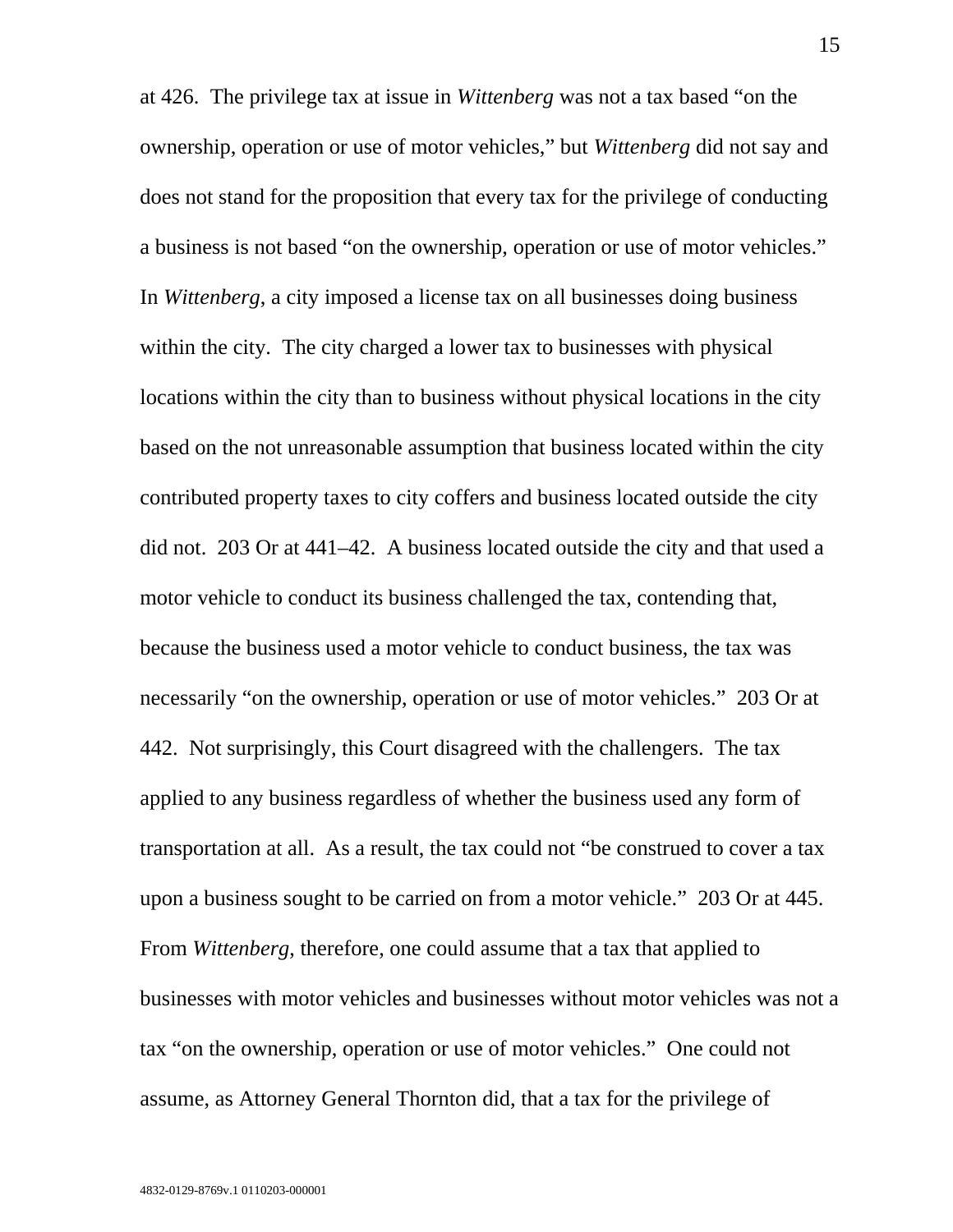conducting business was not "on the ownership, operation or use of motor vehicles" when, as here, the tax is specifically targeted at dealers of motor vehicles and may be collected from the motorist who purchases the vehicle.

There are, therefore, no reasons why the people would have intended for the term tax on "ownership" to mean a tax on "all  $* * *$  incidents" of ownership and not some. At the time of adoption of *former* Article IX, section 3, there were good reasons to believe the people understood (and, as a consequence, intended for) the concept of ownership to encompass any—not all—incidents of ownership. At the time of the adoption of *former* Article IX, section 3, this Court had made repeated statements about the concept of ownership constituting multiple segregable rights or incidents, principal among which were the rights to sell and to use. *E.g., Lewis v. City of Portland*, 25 Or 133, 158, 35 P 256 (1893) ("the right to regulate the use  $***$  or to dispose of"); *Friswold v. U.S. Nat. Bank of La Grande*, 122 Or 246, 251, 25 P 818 (1927) ("One of the principal incidents of ownership of property is the right of disposition"). Ownership was a prerequisite to the ability to sell. In fact, it was axiomatic even then that "[a] man cannot sell \* \* \* what he does not own." *United States Nat'l Bank v. Miller*, 122 Or 285, 291, 258 P 205 (1927). Under these circumstances, it is not only plausible, but even likely, that the people understood a tax on the sale of property to be a tax on "ownership, operation or use" of the property within the meaning of *former* Article IX, section 3.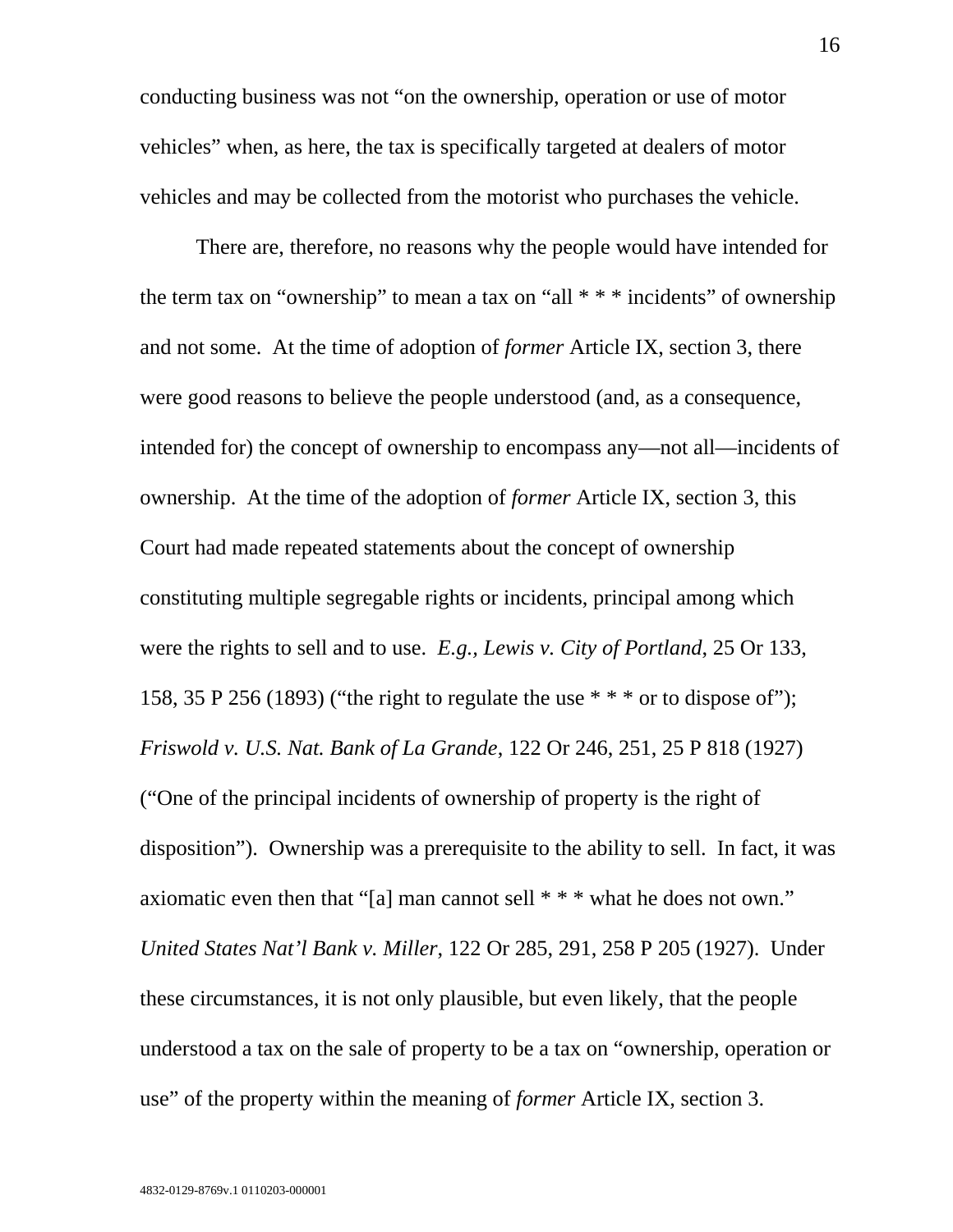# **c. A Tax on the Sale of Motor Vehicles is a Tax on "Ownership, Operation or Use" of Motor Vehicles**

The key point about the adoption of *former* Article IX, section 3, is that the people added the section to the Constitution to protect highway funding laws from legislative encroachment. The sole goal of the provision was to lock into place the concepts existing at the time of adoption. The legislative argument in favor of the measure that became *former* Article IX, section 3 stated:

"The purpose of the amendment is to reassert and to write into the constitution of this state, the principle underlying the gasoline tax and the other taxes on motor vehicle users which is, that the revenues received from these taxes and imposed ONLY on such users should be devoted solely to highway purposes as broadly conceived and defined in our present laws. Put differently, the amendment raises this question for the people of Oregon to answer: 'Shall the constitution be amended to guarantee that the gasoline diesel fuel, ton mile and other taxes paid only by motor vehicle users be used for highways, roads and streets, and for the other closely related purposes now provided by law.'

"There is nothing novel or revolutionary in such a proposal. It makes no change in the state's present fiscal policies. \* \* \* It does not impair the authority of the legislature over the rate or the levy of these taxes. It does provide that the state keep faith with the users of its highways who gladly pay and have paid these taxes because of their unquestioning reliance and full expectation that the proceeds would be applied to the highway purposes to which they now are dedicated. It does make certain that the present policy of this state to use highway user funds for highway purposes will be continued."

Official Voters' Pamphlet, p. 11 (Nov. 3, 1942) (capitalization in original).

The argument contains two related statements essential to understanding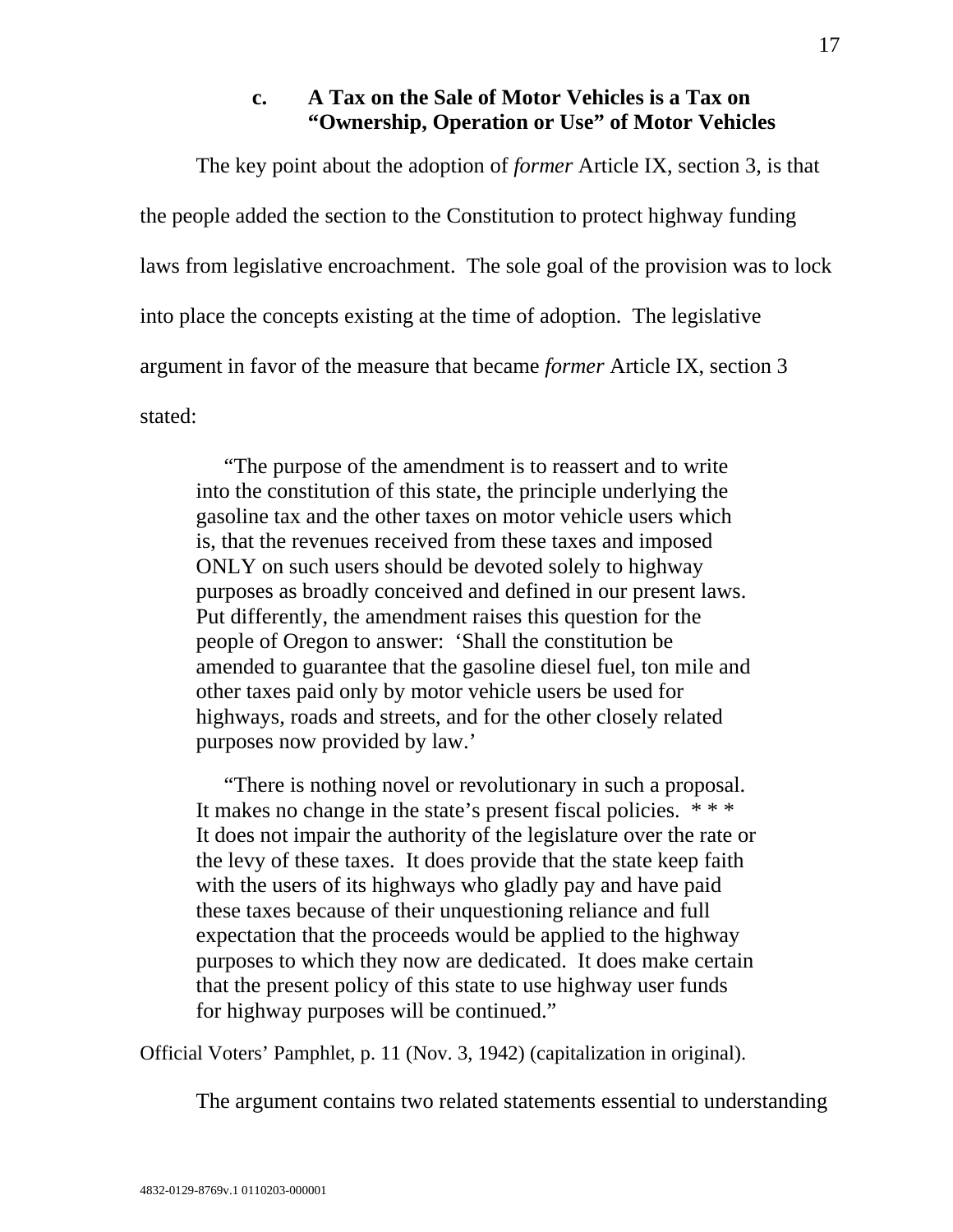the people's understanding of a tax "on the ownership, operation or use of motor vehicles." First, *former* Article IX, section 3 was to "write into the constitution the principle underlying the \* \* \* taxes on motor vehicle users which is, [*sic*] the revenues received from these taxes and imposed ONLY on such users should be devoted solely to highway purposes[.]"

Second, the proposal "does not impair the authority of the legislature over the rate or the levy of these [highway-related] taxes." Taken together, these statements mean the Legislative Assembly could decide whether to assess taxes for highway purposes and in what amount, but in doing so the taxes had to be consistent with then current "taxes on motor vehicle users." For purposes of this proceeding, the important point is the negative implication: the Legislative Assembly could not assess a tax that was conceptually like the then current "taxes on motor vehicle users" and use the proceeds for non-highway purposes. But that is exactly what the Legislative Assembly did in sections 90 and 96.

The "taxes on motor vehicle users" in law at the time of the adoption of *former* Article IX, section 3, were sufficiently like the tax imposed by section 90 for the tax imposed by section 90 to be of the kind the people intended to support the Fund. To become "entitled," *i.e.*, to have the privilege, to sell motor vehicles, a dealer had to pay a sum to the State, OCLA §115-102 (1940),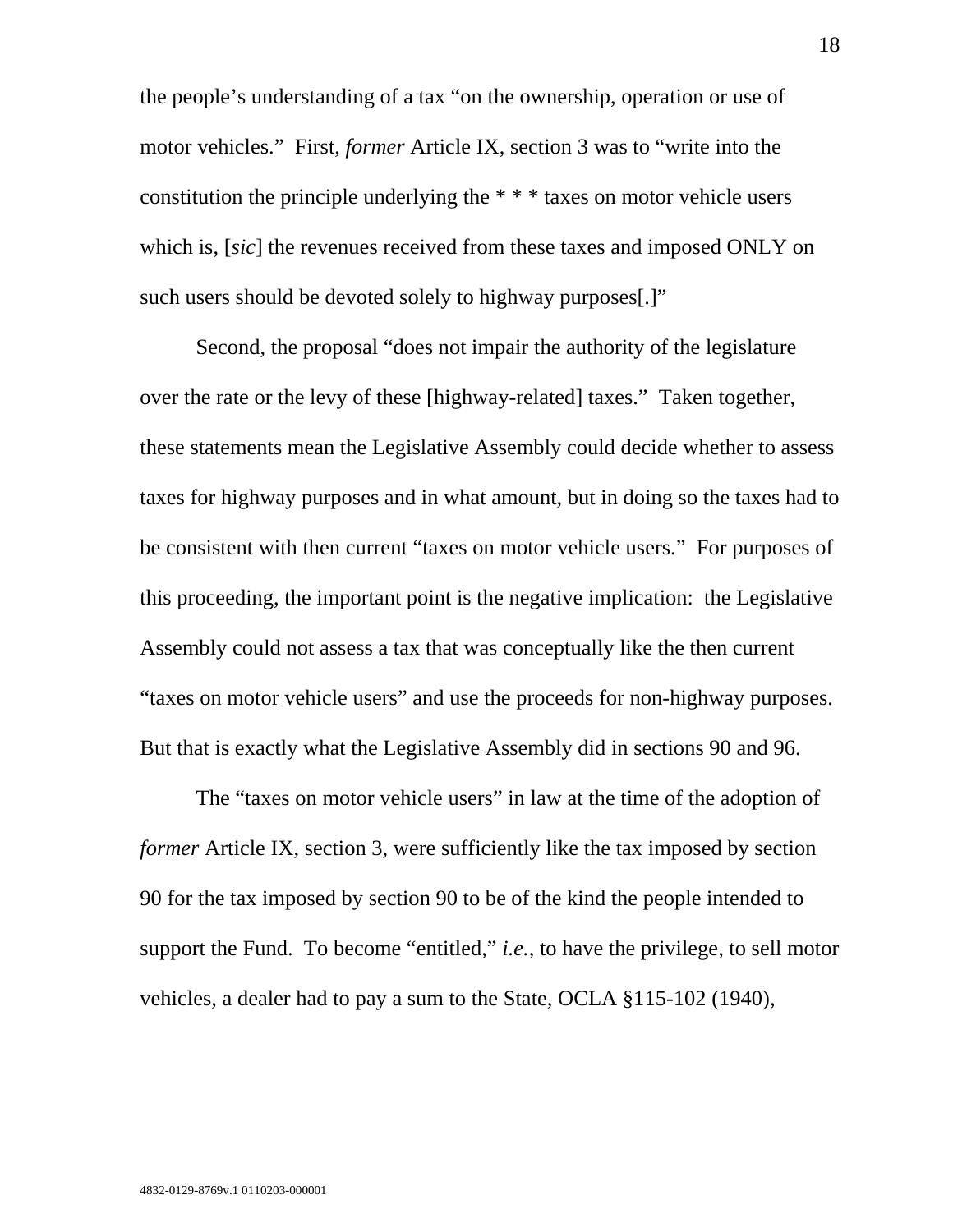amended by 1941 Or Laws, ch 122,  $\S1$ , and ch 378,  $\S1^6$  and the revenues from the payments *went to the Fund*: "After payment of expenses of administering this [A]ct, as provided therein, the moneys remaining shall \* \* \* be transferred to the state highway fund for such purposes as are provided by law." OCLA §115-135 (1940). Thus, at the time the people adopted *former* Article IX, section 3, they understood an assessment exacted from a vehicle dealer for the privilege of selling vehicles was one of the "taxes on motor vehicle users" *former* Article IX, section 3 dedicated to highway purposes. To be sure, the assessment imposed on dealers in OCLA §115-102 was denominated a "fee" and accompanied a "registration" with the State, but as this Court has noted with respect to Article IX, section 3a, "[r]egistration is intrinsically and necessarily a requisite of the 'ownership, operation or use of motor vehicles[,]'" *Automobile Club of Oregon*, 318 Or at 493, and the label affixed to an assessment does not matter: "'fee,' 'excise,' 'tithe,' 'assessment,' or some other term." 318 Or at 487. The important aspect of the pre-adoption dealer registration fee is the similarity of the concept to the tax imposed by section 90: an assessment paid as a consequence of selling motor vehicles.

The foci of the existing assessments covered by *former* Article IX, section 3 (and, thus, Article IX, section 3a) were the (1) use of revenues from

 $\overline{\phantom{a}}$  $\,^6$  By virtue of becoming entitled, a dealer also obtained permission to "operate" the dealer's vehicles on the State's roadways. OCLA  $\S115-102$ . A comparable authority exists today in ORS 822.040.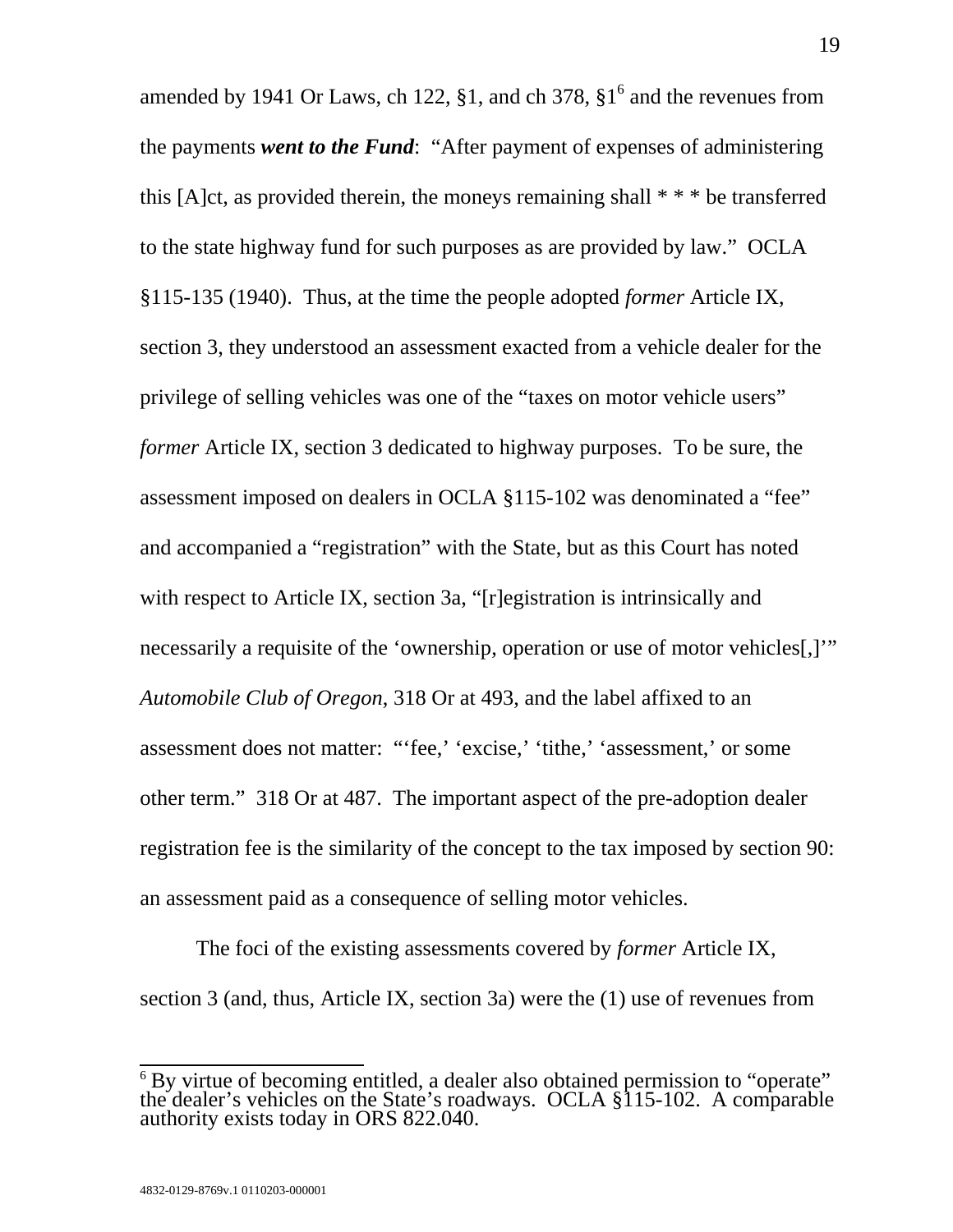the assessment for highway purposes, and (2) relationship of the assessment to motor vehicles and not to other goods or services. The Legislative Argument uses the shorthand "highway taxes" synonymously with "taxes on motor vehicle users" to refer to covered assessments other than assessments on motor fuel. Official Voters' Pamphlet, p. 11 (Nov. 3, 1942). Thus, use of revenues identified covered assessments. Dedication of revenues to the Fund established that (non-motor fuel) revenues came from "highway taxes" or "taxes on motor vehicle users." The fee required of dealers at the time of adoption of *former* Article IX, section 3, was just such a tax. The tax imposed on dealers by section 90 is, therefore, just such a tax.

The taxes *former* Article IX, section 3, covered were assessments "imposed ONLY on such [*i.e.*, motor vehicle] users," with the emphasis being the targeting of the assessment to a status or activity involving a motor vehicle. The covered taxes were contrasted with taxes that did not exist *because* of status or activity specifically involving motor vehicles: "real and personal property taxes, income taxes, gift taxes, water taxes, [and] sales taxes[.]" Official Voters' Pamphlet, p. 11 (Nov. 3, 1942). This discussion shows that, to the people, the nature of the tax did not matter. The attribute of an assessment that brought the assessment within *former* Article IX, section 3, was the application to a motor vehicle to the exclusion of other kinds of property or conduct. The fee required of dealers at the time of adoption of *former* Article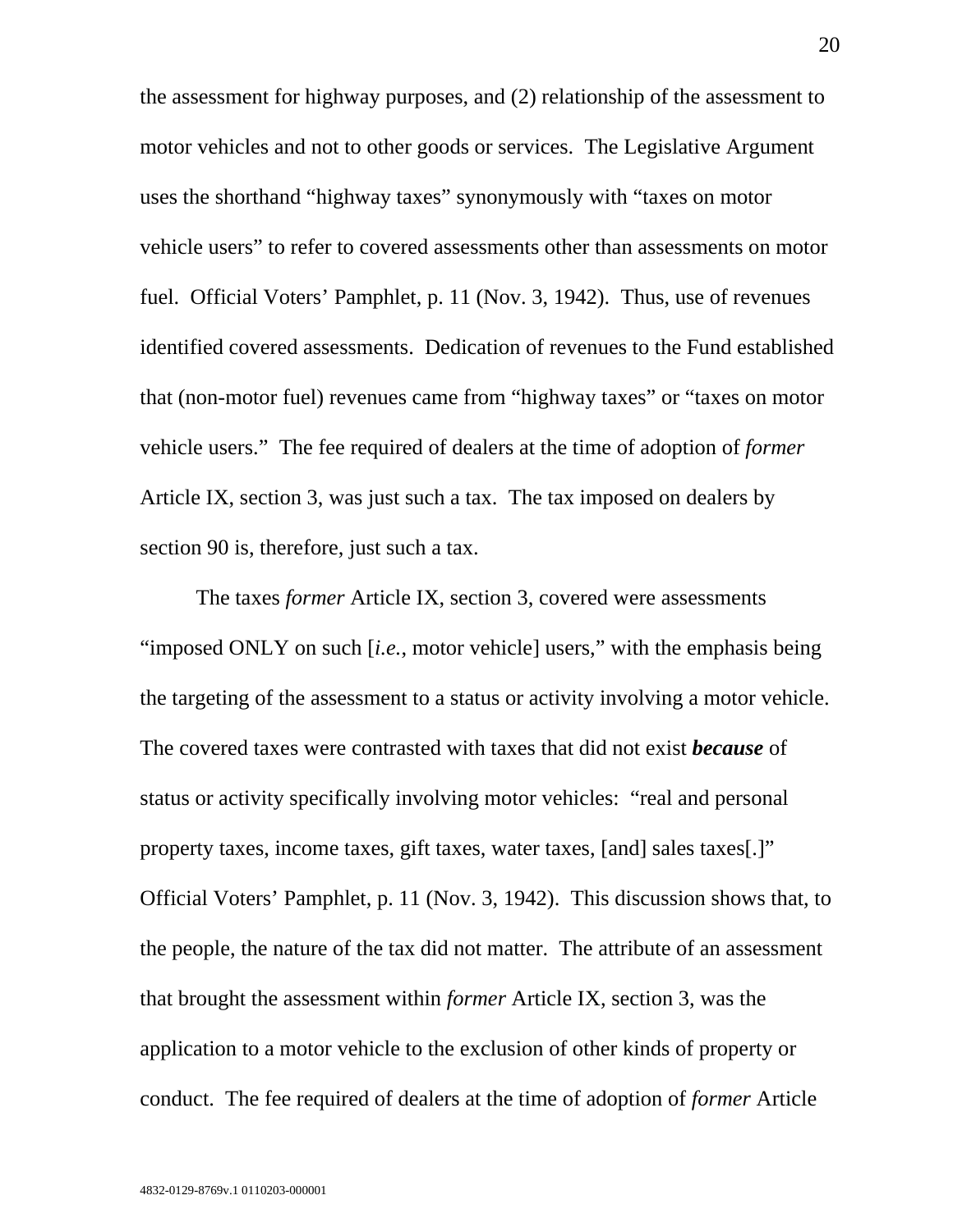IX, section 3, was just such a tax. The tax imposed on dealers by section 90 is, therefore, just such a tax.

Finally, as Justice Lent once noted, "common sense often comes to the rescue" to help interpret a measure. *Rogers v. Roberts*, 300 Or 687, 717 P2d 620 (1986) (Lent, J., concurring).<sup>7</sup> Here, common sense suggests voters understood that an assessment imposed on a seller of motor vehicles would be passed on to the motorist who purchased the vehicles. *See McCann v. Rosenblum*, 355 Or 256, 259, 323 P3d 955 (2014) ("the wholesaler could pass some or all of those fees on to the retailer who, in turn, could pass them on to the consumer"). Especially given the emphatic nature of the argument in the 1942 Voters' Pamphlet supporting restriction of motorists' payments to highway purposes, common sense further suggests that the motorists who would pay the dealer's passed-on assessment would intend for the assessment to support the Fund and not government services generally.

Any other conclusion would permit the Legislative Assembly to use semantics to avoid a constitutional obligation—which is the case with section 90 when viewed in comparison to the companion "use" tax imposed on vehicle purchasers by section 91, chapter 750, Oregon Laws 2017 ("section 91"). App-3. Subsections (1) and (2) of section 91 impose a .5 percent tax on the use of a

 $\overline{a}$ <sup>7</sup> *See also Miller v. City of Portland*, 356 Or 402, 429 n 2, 338 P3d 685 (2014) (Balmer, C.J., dissenting: "the general common sense purpose \* \* \* which voters would have had in mind").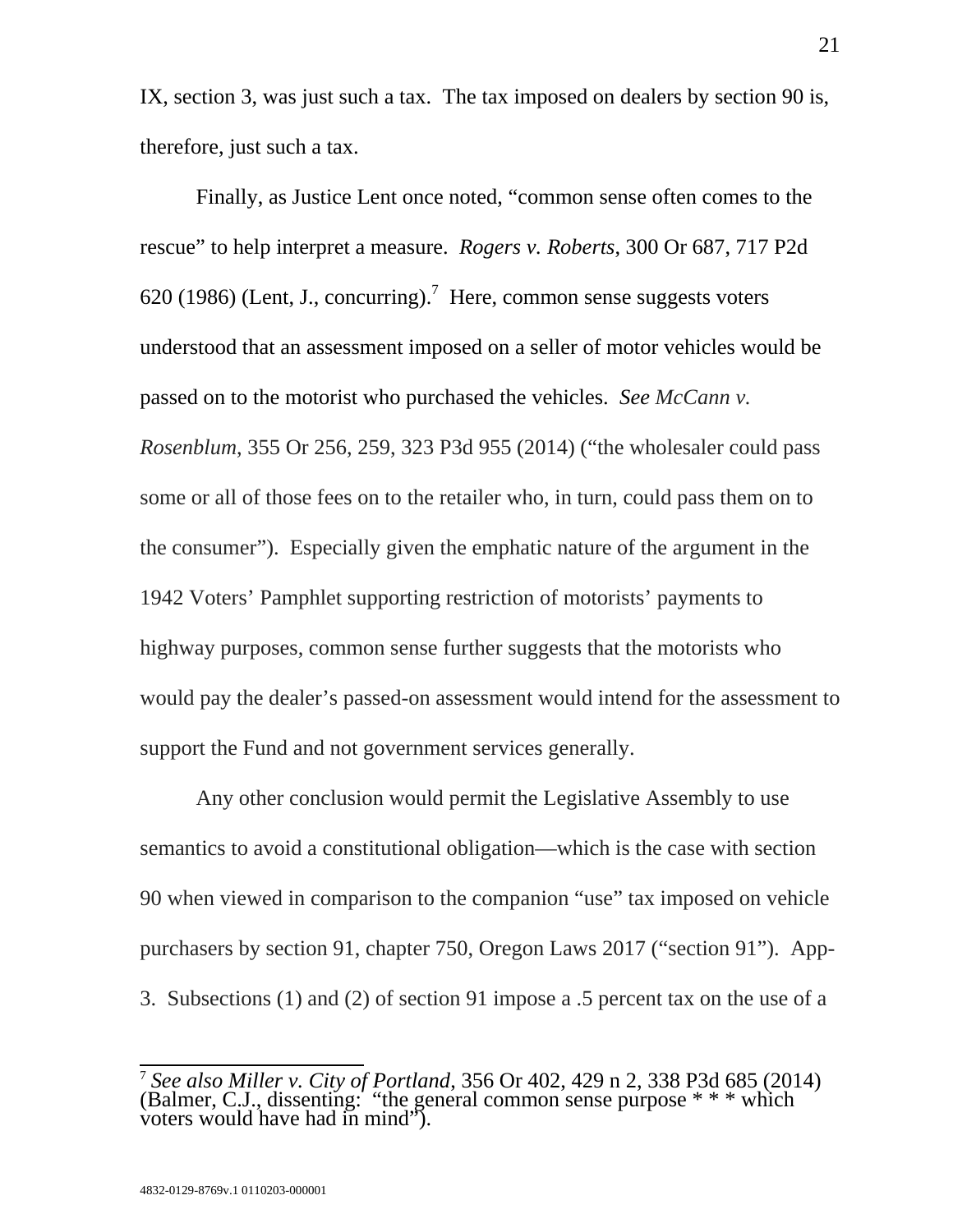motor vehicle, payable by the purchaser. Section 96 (2)(b) sends the revenues from this tax to the Fund. Payment of the tax imposed by section 91 is a requirement for a purchaser to register a vehicle, section 109, chapter 750, Oregon Laws 2017, just like the emission fee at issue in *Automobile Club of Oregon*. A purchaser need not pay the tax, however, if a dealer has paid the tax imposed by section 90.

The upshot of this interplay between sections 90 and 91 means that, if the dealer pays the tax imposed by section 90 and, as allowed, collects the amount of the tax from the purchaser, the revenues are not dedicated to the Fund, but, if the purchaser pays the tax instead of the dealer, the revenues are dedicated to the Fund. The people cannot have intended for two transactions with identical economic consequences for motorists to have different outcomes. If, as it is, the tax imposed by section 91 is a tax on "ownership, operation or use of motor vehicles," then the tax imposed by section 90 is too.

///

///

///

- ///
- ///
- ///
- ///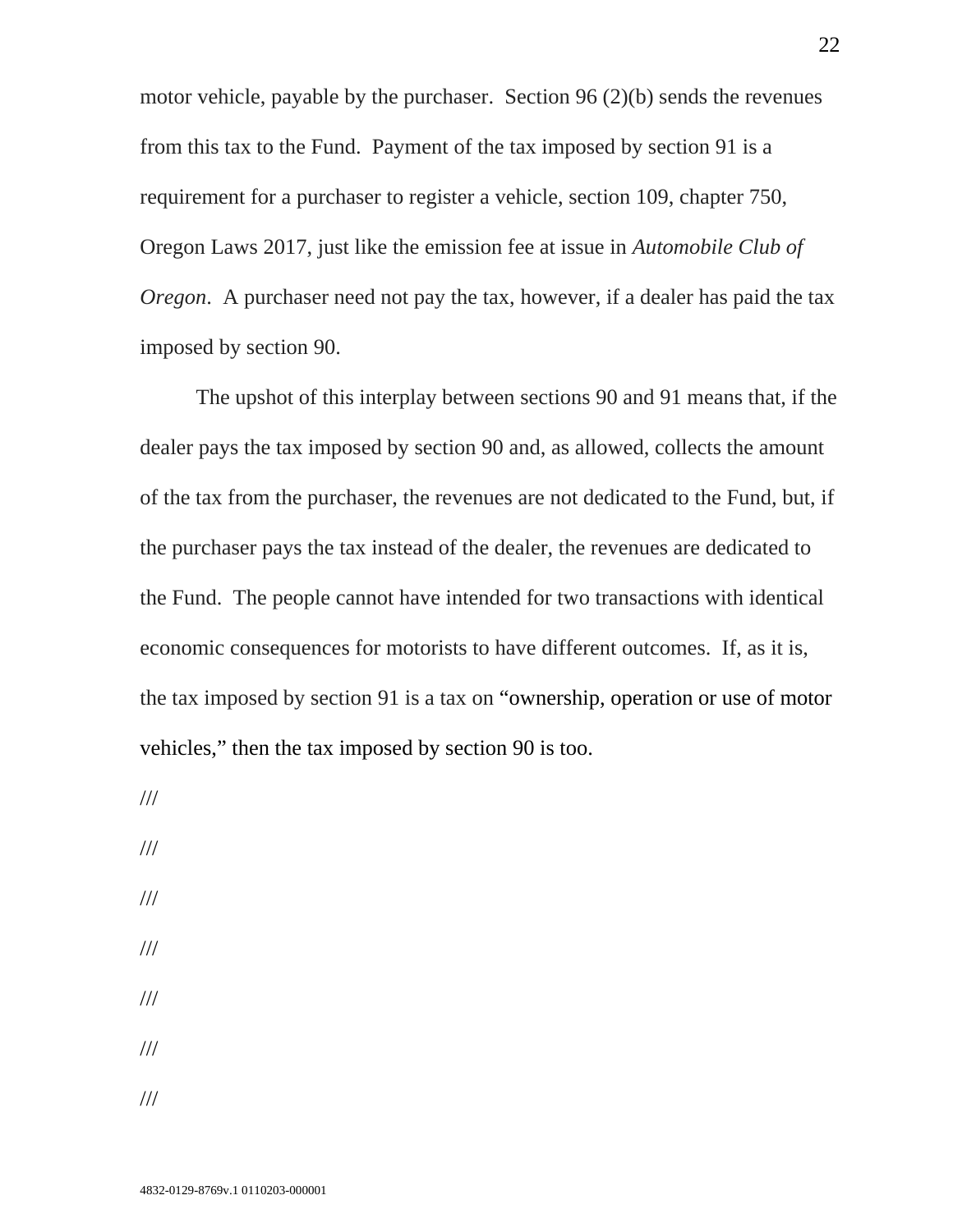### **5. Conclusion**

For the reasons set forth above, this Court should determine that section

90, chapter 750, Oregon Laws 2017 imposes a tax or excise levied on the

ownership, operation or use of motor vehicles subject to the provisions of

Article IX, section 3a, of the Oregon Constitution.

Respectfully submitted this  $3<sup>rd</sup>$  day of November, 2017.

# DAVIS WRIGHT TREMAINE LLP

By /s/ Gregory A. Chaimov<br>Gregory A. Chaimov, OSB No. 822180 E-mail: gregorychaimov@dwt.com Telephone: 503-778-5328  $1300 \text{ SW } 5^{\text{th}}$  Avenue, Suite 2400 Portland, OR 97201-5682 Facsimile: 503-778-5299

Attorneys for Petitioners AAA Oregon/Idaho Auto Source, LLC, AAA Oregon/Idaho, and Oregon Trucking Associations, Inc.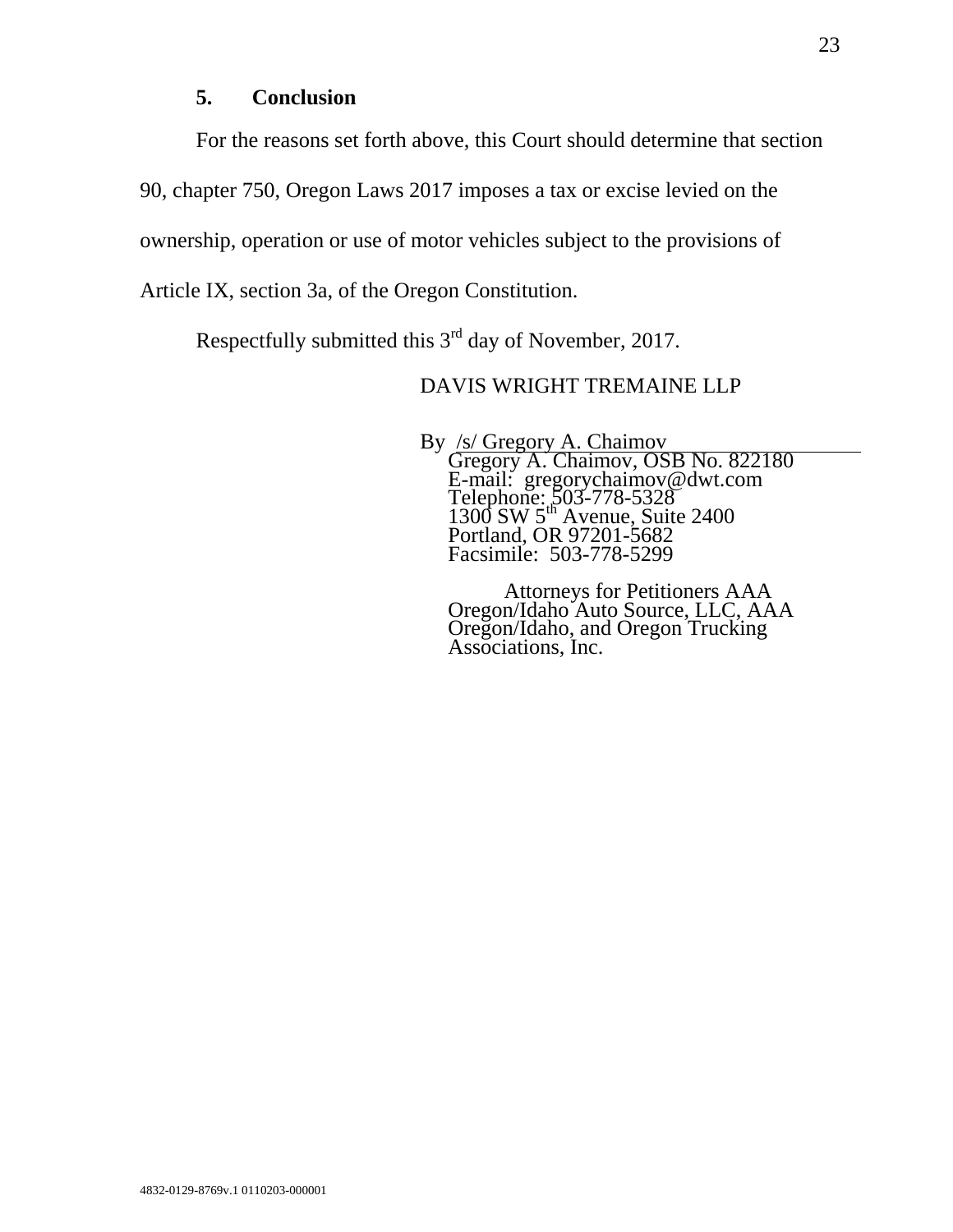### **INDEX OF APPENDIX**

| <b>Document</b> | APP# |
|-----------------|------|
|                 |      |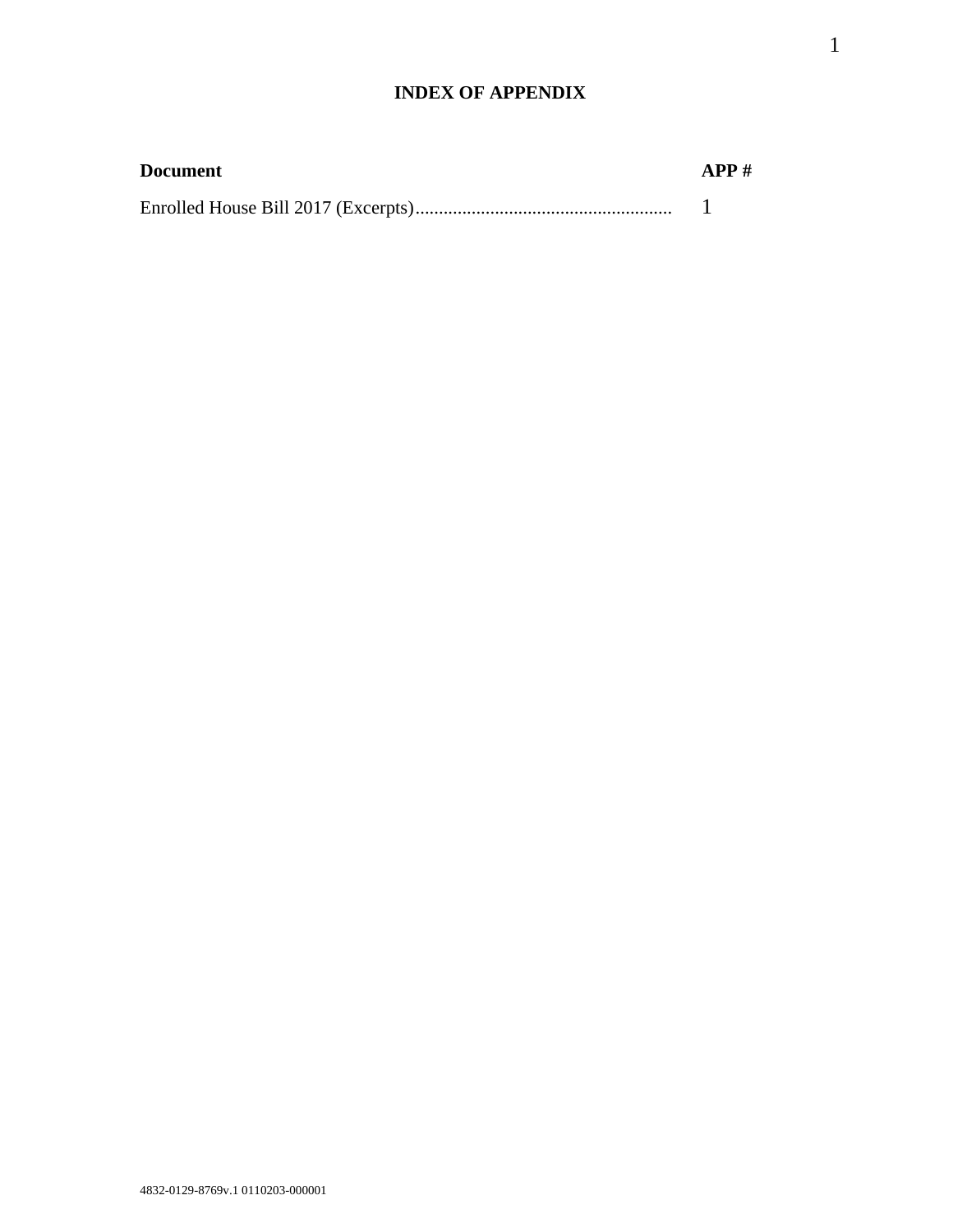$(1)(a)$  "Bicycle" means a vehicle that is designed to be operated on the ground on wheels and is propelled exclusively by human power.

(b) 'Bicycle" does not include durable medical equipment

(2) "New motor vehicle" has the meaning given that term in ORS 803.350  $(8)(c)$ .

(3) "Retail sales price" means the total price paid at retail for a taxable vehicle, exclusive of the amount of any excise, privilege or use tax, to a seller by a purchaser of the taxable vehicle.

 $(4)$  "Seller" means:

(a) With respect to the privilege tax imposed under section 90 of this 2OL7 Aet and the use tax imposed under section 91 of this 2017 Act, a vehicle dealer.

(b) With respect to the excise tax imposed under section 92 of this 2017 Act, a person engaged in whole or in part in the business of selling bicycles.

(5) ,"Iaxable bicycle" means a new bicycle that has wheels of at least 26 inches in diam' eter and a retail sales price of \$200 or more.

(6) "Taxable motor vehicle" means a new motor vehicle with a gross vehicle weight rating of 26,000 pounds or less that is:

(a) A vehicle as defined in oRS 744.850, other than an all-terrain vehicle;

(b) A bus trailer as defined in ORS 801.165;

(c) A camper as defrned in OBS 801.180;

(d) A commercial bus as defrned in OBS 801.200;

(e) A commercial motor vehicle as defined in ORS 801.208;

(f) A commercial vehicle as defined in ORS 801.210;

(g) An electric assisted bicycle as defined in ORS 801.258;

(h) A fixed load vehicle as defined in ORS 801.285;

(i) A moped as defrned in ORS 801.845;

0) A motor assisted scooter as defrned in ORS 801.348;

(k) A motor home as defrned in ORS 801.350;

(L) A motor truck as defined in ORS 801.355;

(m) A tank vehicle as defrned in ORS 8O1,522;

 $(n)$  A truck tractor as defined in ORS 801.575;

(o) A truck trailer as defrned in ORS 801.580; or

 $(p)$  A worker transport bus as defined in ORS 801.610.

(7) "Taxable vehicle" means a taxable bicycle or a taxable motor vehicle.

(8) "Transportation project taxes" means the privilege tax imposed under section 90 of this 2017 Act, the use tax imposed under section 91 of this 2017 Act and the excise tax imposed under section 92 of this 2Ol7 Act,

(9)(a) "Vehicle dealer" means:

(A) A person engaged in business in this state that has been issued a vehicle dealer cer' tificate under ORS 822.020; and

(B) A person engaged in business in another state that would be subject to ORS 822.005 if the person engaged in business in this state.

(b) Notwithstanding paragraph (a) of this subsection, a person is not a vehicle dealer for purposes of sections 89 to 111 of this 2017 Act to the extent the person:

(A) Conducts an event that lasts less than seven consecutive days, for which the public is charged admission and at which otherwise taxable motor vehicles are sold at auction; or

(B) Sells an otherwise taxable motor vehicle at auction at an event described in this paragraph.

SECTION 90. Imposition of tax for privilege of engaging in the business of selling taxable motor vehicles at retail; vehicle dealer allowed to collect amount of privilege tax from purchaser of taxable motor vehicle. (1) A tax is imposed on each vehicle dealer for the privilege of engaging in the business of selling taxable motor vehicles at retail in this state.

Enrolled House Bill 2017 (IIB 2017-A)

Page 95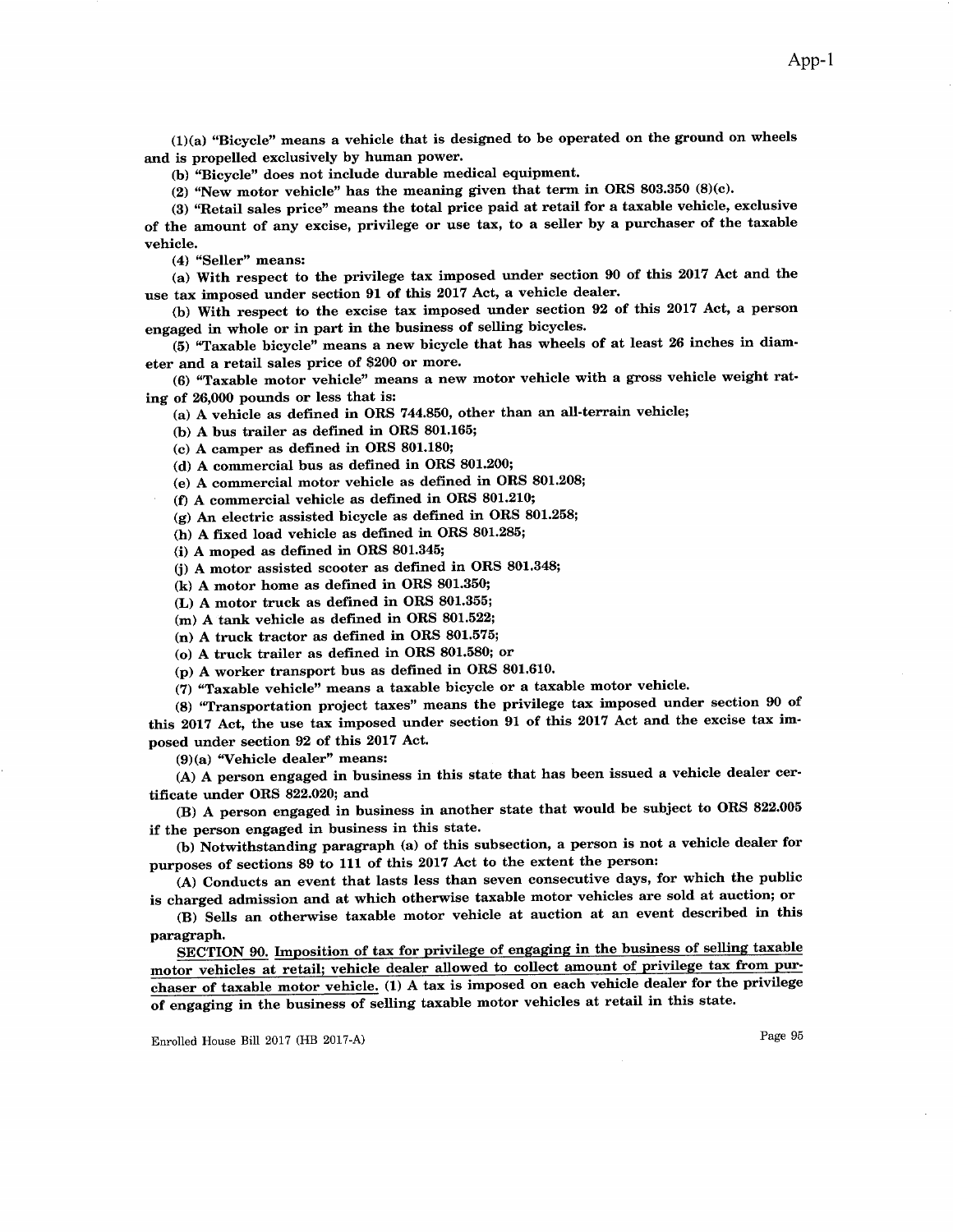(2) The privilege tax shall be computed at the rate of 0.5 percent of the retail sales price of the taxable motor vehicle. The tax may be rounded to the nearest whole cent.

(3)(a) A vehicle dealer may collect the amount of the privilege tax computed on the retail sales price of a taxable motor vehicle from the purchaser of the taxable motor vehicle-

(b) Notwithstanding paragraph (a) of this subsection, the purchaser of a taxable motor vehicle from whom the privilege tax is collected is not considered a taxpayer for purposes of the privilege tax imposed under this section.

SECTION 90a. ORS 822.043 is amended to read:

 $822.043$ . (1) As used in this section:

(a) "Integrator" has the meaning given that term in ORS 802.600.

(b) "Vehicle dealer" means a person issued a vehicle dealer certificate under ORS 822.020.

(2) A vehicle dealer may elect to prepare, submit, or prepare and submit documents necessary to:

(a) Issue or transfer a certificate of title for a vehicle;

(b) Register a vehicle or transfer registration of a vehicle;

(c) Issue a registration Plate;

(d) Verify and clear a title;

(e) Perfect, release or satisfy a lien or other security interest;

(Ð Comply with federal security requirements; or

(g) Render any other services for the purpose of complying with state and federal laws related to the sale of a vehicle.

 $(3)$  A vehicle dealer who prepares any documents described in subsection  $(2)$  of this section:

(a) May charge a purchaser of a vehicle a document processing fee for the preparation of those documents.

(b) May not charge a purchaser of a vehicle a document processing fee for the submission of any document or the issuance of a registration plate.

(c) May charge a purchaser of a vehicle a document processing fee for performing any of the services described in subsection (2) of this section in connection with preparing the documents described in subsection (2) of this section.

(4) A purchaser of a vehicle may negotiate the amount of the document processing fee with <sup>a</sup> vehicle dealer, but in no case shall the document processing fee charged by a vehicle dealer under this section exceed:

(a) \$150, if the vehicle dealer uses an integrator; or

(b) \$115, if the vehicle dealer does not use an integrator.

(5) If a vehicle dealer charges a document processing fee under subsection  $(4)(a)$  of this section, of the amount collected \$25 shall be paid to the integrator.

(6) Unless otherwise provided by rule, if a vehicle dealer uses an integrator and charges <sup>a</sup> document processing fee greater than that charged for not using an integrator, the dealer must inform the purchaser of the vehicle of the option of using an integrator to prepare the documents. The purchaser may then elect whether or not to have the vehicle dealer use an integrator to prepare the documents.

(Z) If the purchaser of a vehicle pays a document processing fee, the vehicle dealer shall prepare and submit all documents to complete the transaction as permitted by law.

 $(8)(a)$  A vehicle dealer who collects the privilege tax imposed under section 90 of this 2017 Act from the purchaser of a taxable motor vehicle may collect the privilege tax at the same time and in the same manner as the vehicle dealer collects document processing fees under this section. The anount of the privilege tax shall be in addition to and not in lieu of docu' ment processing fees collected under this section.

(b) A vehicle dealer may exclude the amount of the privilege tax from the capitalized cost and offering price of a taxable motor vehicle as those terms are defined by the Department of Justice by rule.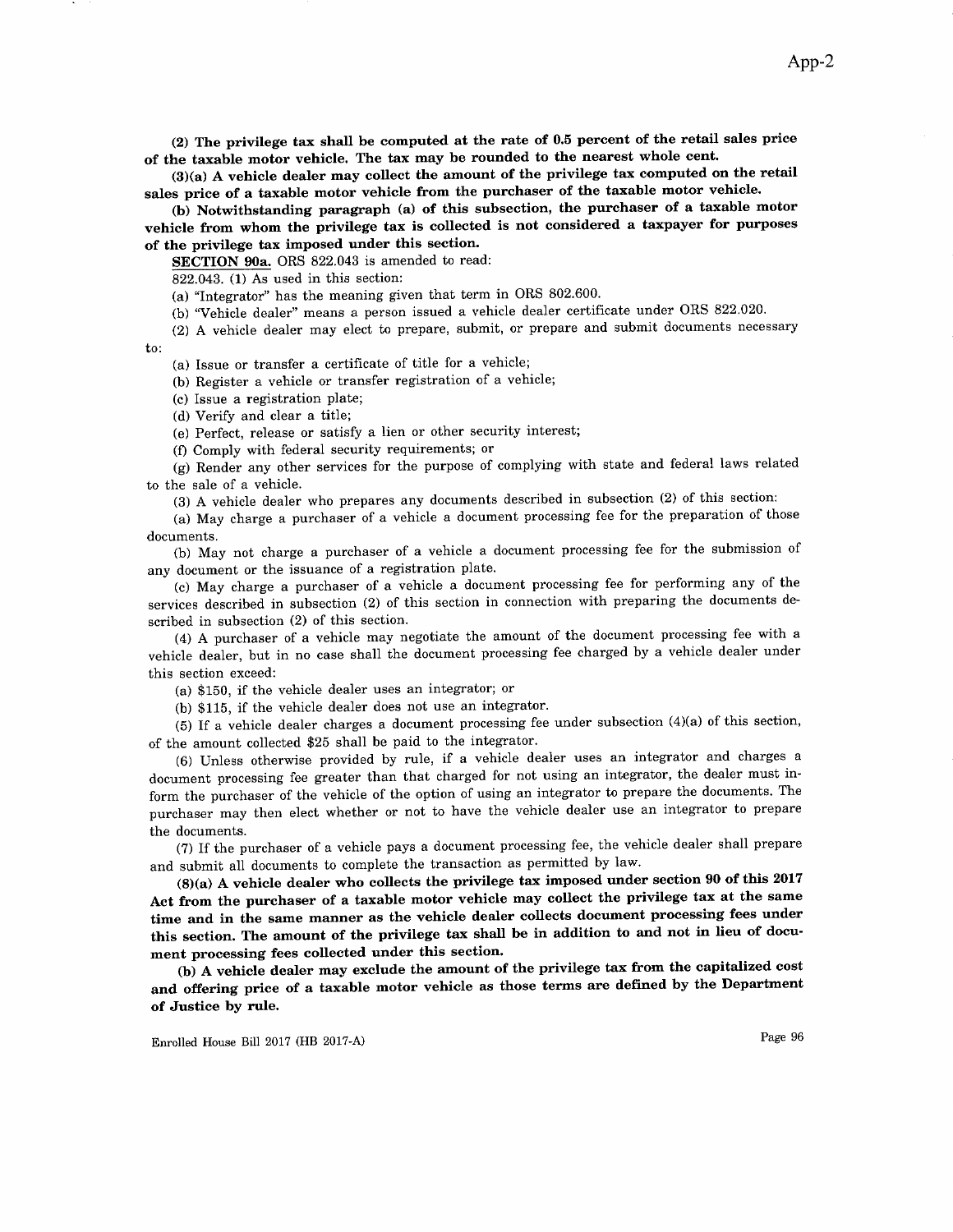SECTION 91. Imposition of use tax on taxable motor vehicles purchased at retail. (1) A use tax is imposed on the storage, use or other consurnption in this state of taxable motor vehicles purchased at retail from any seller.

(2) The use tax shall be computed at the rate of 0.5 percent of the retail sales price of the taxable motor vehicle.

(3) The use tax is a liability of the purchaser of the taxable motor vehicle.

 $(4)$  The use tax shall be reduced, but not below zero, by the amount of any privilege, excise, sales or use tax imposed by any jurisdiction on the sale, or on the storage, use or other consumption, of the taxable motor vehicle. The reduction under this subsection shall be made only upon a showing by the purchaser that a privilege, excise, sales or use tax has been paid.

(5) The amount of the use tax shall be separately stated on an invoice, receipt or other similar document that the seller provides to the purchaser or shall be otherwise disclosed to the purchaser.

(6) A purchaser's liability for the use tax is satisfred by a valid receipt given to the purchaser under section 93 of this 2017 Act by the seller of the taxable motor vehicle.

SECTION 92. Imposition of excise tax on retail sale of taxable bicvcles. (1) An excise tax of \$15 is imposed on each sale at retail in this state of a taxable bicycle.

 $(2)$  The excise tax is a liability of the purchaser of the taxable bicycle.

(3) The amount of the excise tax shall be separately stated on an invoice, receipt or other similar document that the seller provides to the purchaser or shall be otherwise disclosed to the purchaser.

(4) A seller shall collect the excise tax at the time of the taxable sale.

(5) A purchaset's liability for the excise tax is satisfred by a valid receipt given to the purchaser by the seller of the taxable bicycle.

SECTION 93. Collection of use tax. (1) A seller shall collect the use tax imposed under section 91 of this 2017 Act from a purchaser of a taxable motor vehicle and give the purchaser a receipt for the use tax in the manner and form prescribed by the Department of Revenue if:

(a) The seller is:

(A) Engaged in business in this state;

(B) Required to collect the use tax; or

(C) Authorized by the department, under rules the department adopts, to collect the use tax and, for purposes of the use tax, regarded as a seller engaged in business in this state; and

(b) The seller makes sales of taxable motor vehicles for storage, use or other consurnption in this state that are subject to the use tax.

(2) A seller required to collect the use tax under this section shall collect the tax:

(a) At the time of the taxable sale; or

(b) If the storage, use or other consumption of the taxable motor vehicle is not taxable at the time of sale, at the time the storage, use or other consumption becomes taxable.

(8) To ensure the proper administration of section 91 of this 2OL7 Act, and to prevent evasion of the use tax, the following presumptions are established:

(a) A taxable motor vehicle is stored, used or otherwise consumed in this state if it is present in this state for private or public display or storage.

 $(b)(A)$  A taxable motor vehicle sold by any seller for delivery in this state was sold for storage, use or other consumption in this state unless the contrary is proved.

(B) The burden of proving the contrary is on the seller unless the seller takes from the purchaser a resale certificate to the effect that the taxable motor vehicle was purchased for resale in the ordinary course of the purchaser's business.

 $(c)(A)$  A taxable motor vehicle delivered outside this state to a purchaser known by the seller to be a resident of this state was purchased from the seller for storage, use or other

Enrolled House Bill 2017 (HB 2017-A) Page 97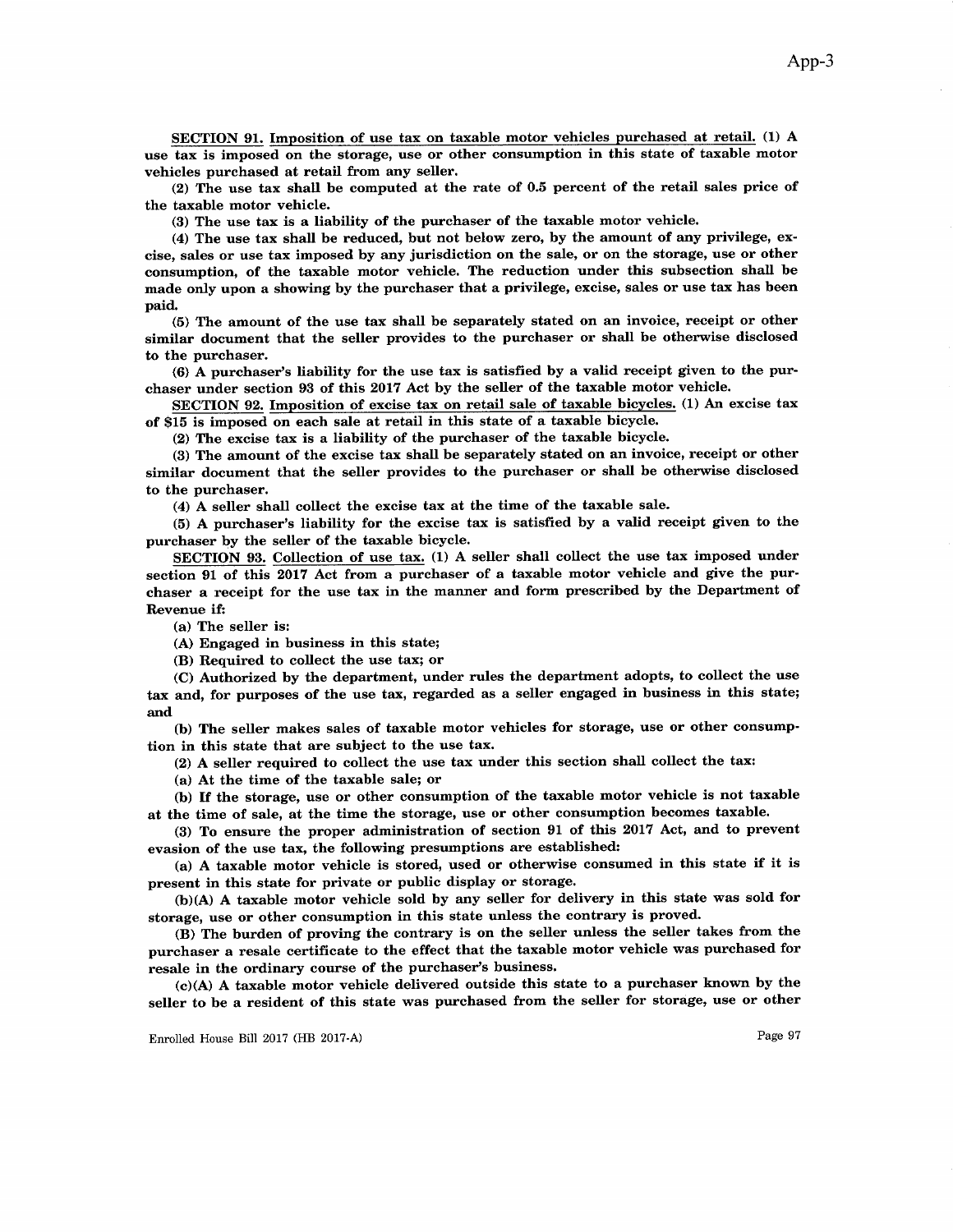consumption in this state and stored, used or otherwise consumed in this state unless the contrary is proved.

(B) The contrary may be proved by:

(i) A statement in writing, signed by the purchaser or an authorized agent of the purehaser and retained by the seller, that the taxable motor vehicle was purchased for storage, use or other consumption exclusively at a designated point or points outside this state; or

(ii) Other evidence satisfactory to the department that the taxable motor vehicle was not purchased for storage, use or other consumption in this state.

SECTION 94. Exempt sales. (1) Notwithstanding section 90 of this 2Ol7 Act, a seller is not liable for the privilege tax with respect to a taxable motor vehicle that is sold to:

(a) A purchaser who is not a resident of this state; or

(b) A business if the storage, use or other consumption of the taxable motor vehicle will occur primarily outside this state.

(2) Notwithstanding section 90 of this 2OL7 Act, a seller is not liable for the privilege tax with respect to an otherwise taxable motor vehicle that is sold at an event that lasts less than seven consecutive days, for which the public is charged admission and at which otherwise taxable motor vehicles are sold at auction.

(3) Notwithstanding sections 9O to 93 of this 2Ol7 Act, a resale certificate taken from a purchaser ordinarily engaged in the business of selling taxable vehicles relieves the seller from the obligation to collect and remit transportation project taxes. A resale certificate must be substantially in the form prescribed by the Department of Revenue by rule.

SECTION 95. Refunds for excess payment. (1) If the amount of transportation project taxes paid by a seller or purchaser exceeds the amount of taxes due, the Department of Revenue shall refund the amount of the excess.

 $(2)$  Except as provided in subsection  $(3)$  of this section, the period prescribed for the department to allow or make a refund of any overpayment of transportation project taxes paid shall be as provided in ORS 314.415.

(3) The department shall apply any overpayment of tax first to any amount of transportation project taxes that is then outstanding.

SECTION 96. Deposit of revenue from privilege and use taxes on taxable motor vehicles. (1) The Department of Revenue shall deposit all revenue collected from the privilege tax imposed under section 90 of this 2Ol7 Act and the use tax imposed under section 91 of this 2017 Act in a suspense account established under ORS 293.445 for the purpose of receiving the revenue. The department may pay expenses for the administration and enforcement of the privilege and use taxes out of moneys received from the privilege and use taxes. Amounts necessary to pay administrative and enforcement expenses are continuously appropriated to the department from the suspense account.

(2) After payment of administrative and enforcement expenses under subsection  $(1)$  of this section and refunds or credits arising from erroneous overpayments, the department shall transfer the balance of the moneys received from the privilege and use taxes as follows: (a) Moneys attributable to the privilege tax shall be transfened as follows:

(A) \$12 million shall be transfened annually to the Zero-Emission Incentive Fund established under section 152 of this 2017 Act.

(B) After the transfer required under subparagraph (A) of this paragraph, the balance of the moneys shall be transferred to the Connect Oregon Fund established under ORS 367.080.

(b) Moneys attributable to the use tax shall be transfened to the State Highway Fund. SECTION 96a. Section 96 of this 2017 Act is amended to read:

Sec. 96. (1) The Department of Revenue shall deposit all revenue collected from the privilege tax imposed under section 90 of this 2017 Act and the use tax imposed under section 91 of this 2017 Act in a suspense account established under ORS 293.445 for the purpose of receiving the revenue. The department may pay expenses for the administration and enforcement of the privilege and use

Enrolled House Bill 2017 (HB 2017-A) Page 98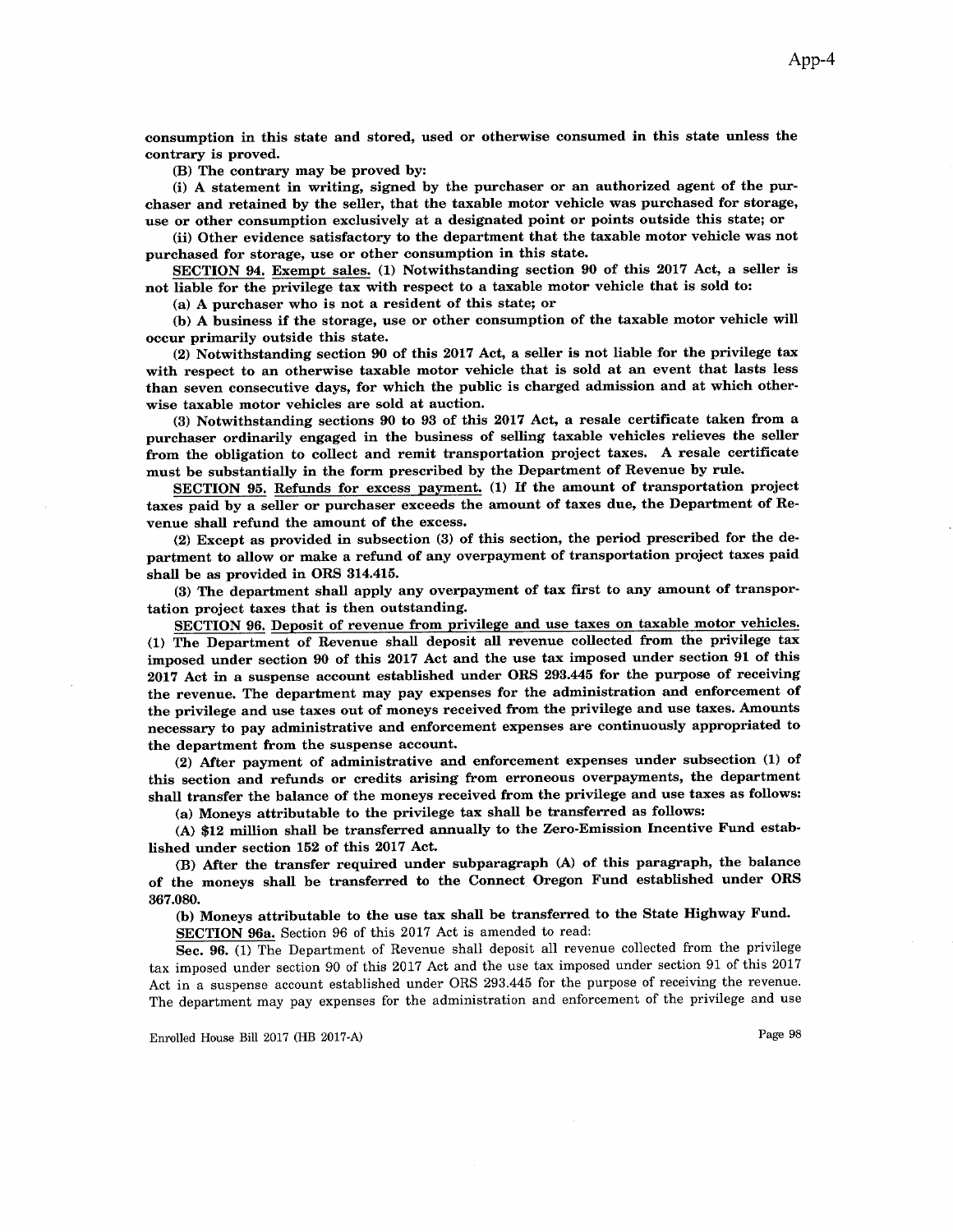sEcTroN 105. Department of Revenue to administer and enforce laws. (1) The Depart' ment of Revenue shall administer and enforce sections 89 to 111 of this 2017 Act.

(2) The department may adopt or establish rules and procedures that the department considers necessary or appropriate for the implementation, administration and enforcement of sections 89 to 111 of this 2Ol7 Act and that are consistent with sections 89 to 111 of this 2017 Act.

(3) The Department of Transportation shall enter into an agreement with the Department of Revenue for purposes of the implementation, administration and enforcement by the Department of Transportation of those provisions of section 109 of this 2017 Act, and rules or procedures adopted or established by the Department of Revenue under this section, that the Department of Transportation and the Department of Revenue determine are necessary for the effective and efficient implementation, administration and enforcement of section 109 of this 2Ol7 Act.

SECTION 106. Department of Transportation assistance in use tax collection responsibilities. (1) The Department of Revenue and the Department of Transportation shall enter into an agreement pursuant to which the Department of Transportation shall assist the Department of Revenue in the collection of the use tax imposed under section 91 of this 2017 Act and aay other functions of the Department of Revenue under sections 89 to 111 of this 2Ot7 Aet as may be provided under the agreement.

(2) The agreement is not intended to preclude perforrnance by the Department of Bevenue of collection functions as from time to time may be required, nor is the agreement intended to preclude the performance of functions by the Department of Transportation, under less formal arrangements made with the Department of Revenue, with respect to the use tax imposed under section 91 of this 2017 Act if the functions are not specifically mentioned in the agreement.

(3) The Department of Transportation may contact, consult with and enter into agreements with any public or private person for the purpose of assisting the Department of Revenue in the collection of the use tax under this section.

(4) The collection of taxes under sections 89 to 111 of this 2OL7 Act by the Department of Transportation does not render the Department of Transportation or the agents and employees of the Department of Transportation responsible for collection of the taxes.

SECTION 107. Applicability. Sections 89 to 111 of this 2017 Act apply to sales of taxable vehicles that become frnal, and the storage, use or other consumption in this state of taxable vehicles that becomes taxable, on or after January 1, 2018.

SECTION 108. Section 109 of this 2017 Act is added to and made a part of the Oregon Vehicle Code.

SECTION 109. Vehicle registration and titling; proof of payment of taxes. (1) A person that purchases a taxable motor vehicle from a seller that is not subject to the privilege tax imposed under section 90 of this 2O17 Act may not register or title the taxable motor vehicle in Oregon unless the person provides proof that the person:

(a) Paid the use tax imposed under section 91 of this  $2017$  Act; or

(b) Is not required to pay the use tax for the reasons provided in section 91 (4) of this 2017 Act.

(2) The person shall provide the proof described in subsection (1) of this section to the Department of Transportation in the manner established by the department by rule.

SECTION 110. Applicability. Section 109 of this 2017 Act applies to taxable motor vehicles purchased on or after January 1, 2018.

SECTION 111. Tax moratorium. (1) A local government may not impose a tax described in subsection (2) of this section unless the tax is:

(a) Authorized by statute; or

Enrolled House Bill 2017 (HB 2017-A) Page 103

App-5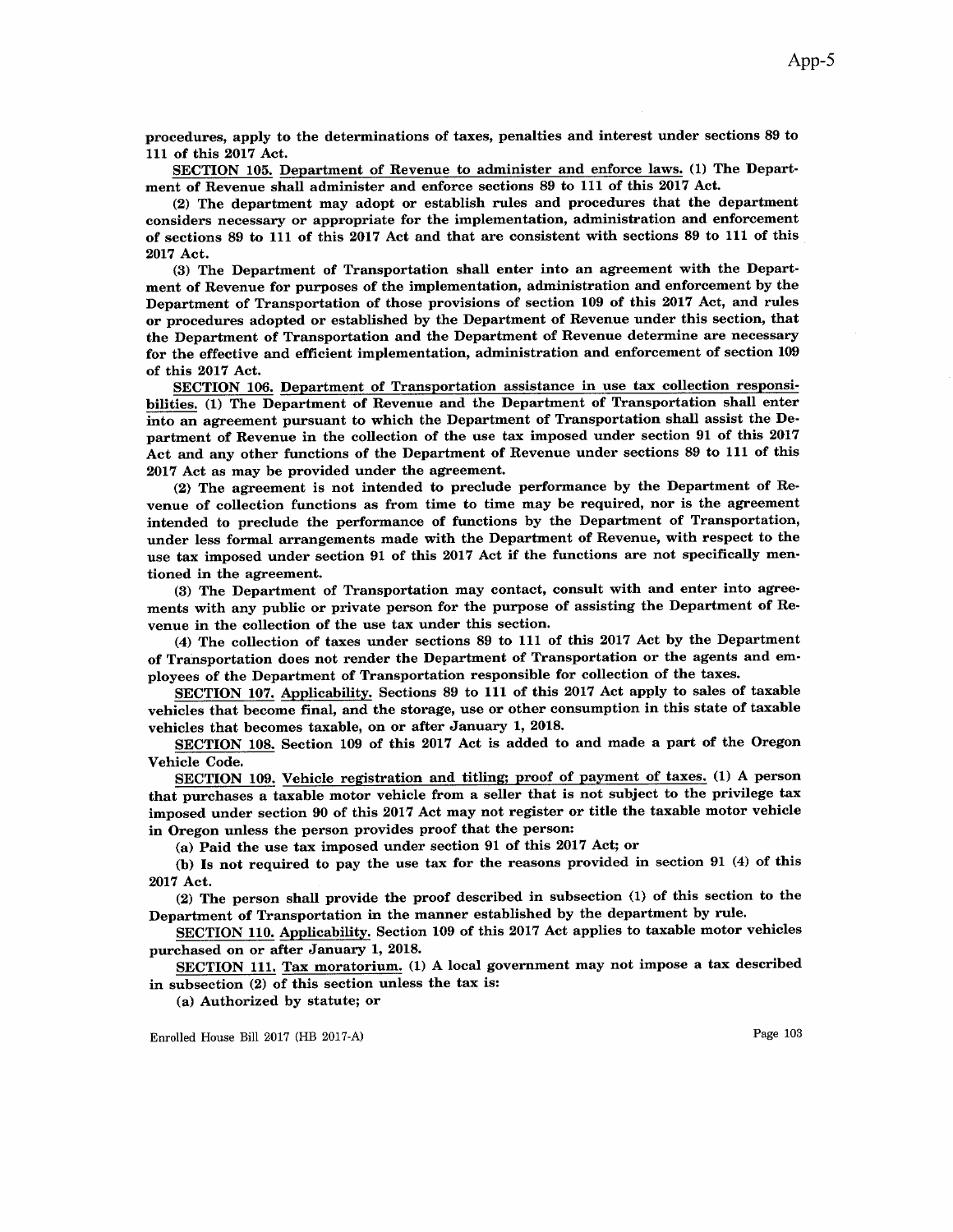(b) Approved by the governing body of the local government and in effect on or before the effective date of this 2Ol7 Act.

(2) This section applies to:

(a) A tax on the privilege of engaging in the business 6f sslling taxable motor vehicles at retail; and

(b) Any other privilege, excise, sales or use tax on taxable motor vehicles.

SECTION 111a. Not later than September 15, 2019, and September 15, 2021, the Department of Transportation shall submit reports in the manner required under ORS 192.245 to the Joint Committee on Transportation established under section 26 of this 2017 Act describing in detail the enforcement by the department of the provisions of ORS chapter 822 governing the cerüification of vehicle dealers.

SECTION 112. Legislative intent; expedited judicial review to Supreme Court; expiration. (1) It is the intent of the Legislative Assembly that revenue from the privilege tax imposed under section 90 of this 2017 Act is not subject to the provisions of Article IX, section 3a, of the Oregon Constitution.

(2) Original jurisdiction to determine whether section 90 of this 2017 Act imposes a tax or excise levied on the ownership, operation or use of motor vehicles that is subject to the provisions of Article IX, section 3a, of the Oregon Constitution, is conferred on the Supreme Court

 $(3)(a)$  Any person interested in or affected or aggrieved by section 90 of this 2017 Act may petition for judicial review under this section. A petition for review must be filed within 30 days after the effective date of this 2017 Act.

(b) The petition must state facts showing how the petitioner is interested, affected or aggrieved and the grounds upon which the petition is based.

(4) The frling of a petition under this section shall stay the transfer under section <sup>96</sup>  $(2)(a)$  of this 2017 Act of the balance of moneys received, pending the determination of the Supreme Court. The Supreme Court may not stay the imposition of the tax under section 90 of this 2017 Act or the collection and enforcement of the tax under any provision of law.

(5) Judicial review under this section shall be limited to:

(a) The provisions of this 2Ol7 Act authorizing the imposition of the privilege tax; and

(b) The legislative history and any supporting documents related to Article IX, section 3a, of the Oregon Constitution.

(6) In the event the Supreme Court determines that there are factual issues in the petition, the Supreme Court may appoint a special master to hear evidence and to prepare recommended frndings of fact.

(Ð Proceedings for review under this section shall be given priority over all other matters before the Supreme Court.

(8) If the Supreme Court determines that section 90 of this 2017 Act imposes a tax or excise levied on the ownership, operation or use of motor vehicles that is subject to the provisions of Article DÇ section 3a, of the Oregon Constitution, sections 90 and 91 of this 2017 Act are repealed and moneys from the privilege tax imposed under section 90 of this 2017 Act that, as of the date of the determination, have not been expended or irrevocably pledged for repayment of bonded indebtedness shall be transferred to the State Highway Fund.

NOTE: Sections 113 and 114 were deleted by amendment. Subsequent sections were not renumbered.

SECTION 115. ORS 305.992 is amended to read:

305.992. (1) If any returns required to be fïled under ORS 4758.700 to 475B.760 or sections <sup>89</sup> to 111 of this 2017 Act or ORS chapter 118, 314, 316, 317, 318, 321 or 323 or under a local tax administered by the Department of Revenue under ORS 305.620 are not fïled for three consecutive years by the due date (including extensions) of the return required for the third consecutive year,

Enrolled House Bill 2017 (HB 2017-A) Page 104